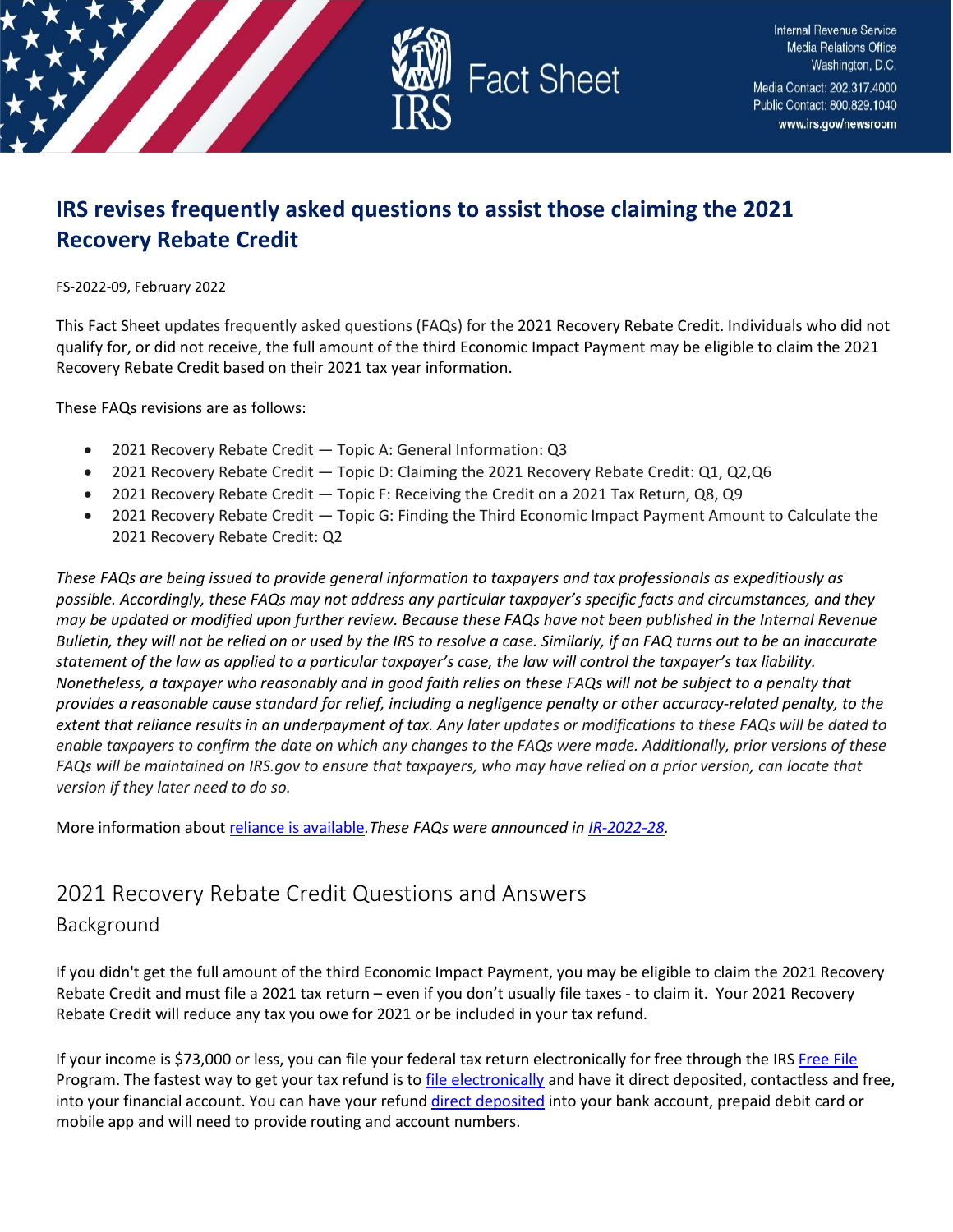

If you didn't get the full amounts of the first and second Economic Impact Payments, you may be eligible to claim the [2020 Recovery Rebate Credit](https://www.irs.gov/newsroom/recovery-rebate-credit) and must file a 2020 tax return – even if you don't usually file taxes - to claim it. DO NOT include any information regarding the first and second Economic Impact Payments or the 2020 Recovery Rebate Credit on your 2021 return.

Below are frequently asked questions about the 2021 Recovery Rebate Credit, separated by topic. Please do not call the IRS.

- [Topic A: General Information](#page-1-0)
- [Topic B: Claiming the Recovery Rebate Credit if you aren't required to file a 2021 tax return](#page-4-0)
- [Topic C: Eligibility for claiming a Recovery Rebate Credit on a 2021 tax return](#page-8-0)
- [Topic D: Claiming the 2021 Recovery Rebate Credit](#page-13-0)
- [Topic E: Calculating the 2021 Recovery Rebate Credit](#page-15-0)
- [Topic F: Receiving the Credit on a 2021 tax return](#page-22-0)
- [Topic G: Finding the third Economic Impact Payment Amounts to calculate the 2021 Recovery Rebate Credit](#page-26-0)
- [Topic H: Correcting issues after the 2021 tax return is filed](#page-28-0)

## <span id="page-1-0"></span>2021 Recovery Rebate Credit — Topic A: General Information

#### **Q A1. How does the 2021 Recovery Rebate Credit differ from the 2020 Recovery Rebate Credit? (added January 13, 2022)**

A1. **2020 Recovery Rebate Credit**: The first two rounds of Economic Impact Payments were advance payments of 2020 Recovery Rebate Credits claimed on a 2020 tax return. The IRS issued the first and second rounds of Economic Impact Payments in 2020 and in early 2021. Se[e 2020 Recovery Rebate Credit Questions and Answers.](https://www.irs.gov/newsroom/recovery-rebate-credit-frequently-asked-questions)

**2021 Recovery Rebate Credit**: The third round of Economic Impact Payments, including the plus-up payments, were advance payments of the 2021 Recovery Rebate Credit claimed on a 2021 tax return. The IRS began issuing the third round of Economic Impact Payments in March 2021 and continued through December 2021. In addition, the third payments differ from the earlier payments in several respects:

- **Payment amounts are different**. The maximum credit is \$1,400 per person, including all qualifying dependents claimed on a tax return. Typically, this means a single person with no dependents will have a maximum credit of \$1,400, while married taxpayers who file a joint return that claims two qualifying dependents will have a maximum credit of \$5,600.
- **Qualifying dependents expanded**. Unlike the 2020 Recovery Rebate Credits and first two rounds of Economic Impact Payments, the 2021 Recovery Rebate Credit and third round of Economic Impact Payments include additional amounts for all dependents, not just children under 17. Eligible individuals will get up to \$1,400 for each qualifying dependent claimed on their return, including older relatives like college students, adults with disabilities, parents, and grandparents.
- **Income thresholds changed**. The credit amount begins to be reduced at the same income thresholds as the 2020 Recovery Rebate Credits, for example with adjusted gross income of more than \$75,000 if filing as single or \$150,000 if filing as married filing jointly. However, the 2021 Recovery Rebate Credit amount is fully reduced to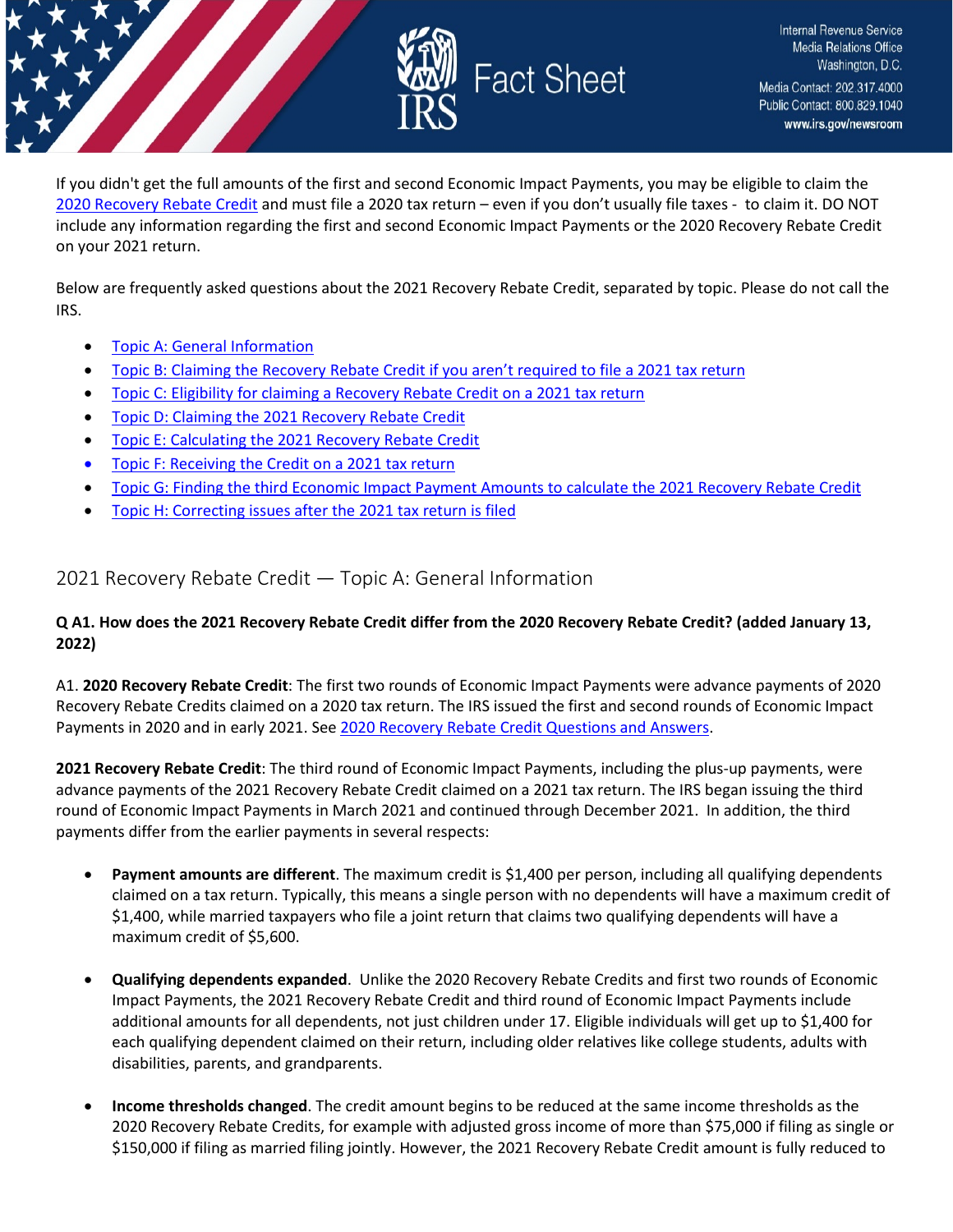

\$0 more quickly. For example, individuals can't claim any credit with adjusted gross income of \$80,000 or more if filing as single or \$160,000 or more for if filing as married filing jointly. Due to these new income limitations, some individuals won't be eligible to claim the 2021 Recovery Rebate Credit even if they received a 2020 stimulus payment.

#### **Q A2. What were Plus-Up Payments? (added January 13, 2022)**

A2. Some eligible individuals received more than one third Economic Impact Payment.

The IRS sent additional or plus-up payments to people who:

- Received a third Economic Impact Payment based on a 2019 tax return or information received from the Social Security Administration, Railroad Retirement Board, or the Department of Veterans Affairs, and
- Filed a 2020 tax return which allowed a greater third Economic Impact Payment but only if the 2020 return was processed by Dec 1, 2021.

For example, you may have gotten a plus-up payment if your income was less in 2020 compared to 2019 or you added a dependent on your 2020 return.

We automatically evaluated your eligibility for plus-up payments after we processed your 2020 return. We sent plus-up payments separately from your 2020 tax refund and previous Economic Impact Payments. We issued weekly plus-up payments to eligible taxpayers until December 31, 2021, the deadline set by law to make Economic Impact Payments. Individuals who did not receive the full amount of the third Economic Impact Payment, including the plus-up payments, may be eligible to claim the 2021 Recovery Rebate Credit on their 2021 tax return.

#### **Q A3. Will the IRS send me a letter or notice about the third Economic Impact Payment? (updated February 8, 2022)**

A3. Yes, the IRS mailed Notice 1444-C, Your Third Economic Impact Payment, to the address we had on file for you. The IRS sent separate letters to people who received a plus-up payment.

Through March 2022, the IRS will send [Letter 6475,](https://www.irs.gov/individuals/understanding-your-letter-6475) Your 2021 Economic Impact Payment(s), to confirm the total amount of the third Economic Impact Payment and any plus-up payments you received for tax year 2021. If you received joint payments with your spouse, the letter shows the total amount of your half of the payment. If you file separate 2021 tax returns, each of you must enter your half of the amount of the payment.

Please keep any IRS notices/letters you receive related to the third round of Economic Impact Payments with your tax records and refer to it when you file your 2021 tax return.

Individuals can also view the total amount of their third Economic Impact Payments through their individual Online Account. If you and your spouse received joint payments, each of you will need to sign into your own account to retrieve your separate amounts.

#### **Q A4. Returning a Payment: What should I do to return an Economic Impact Payment that was received as a direct deposit or a paper check? (added January 13, 2022)**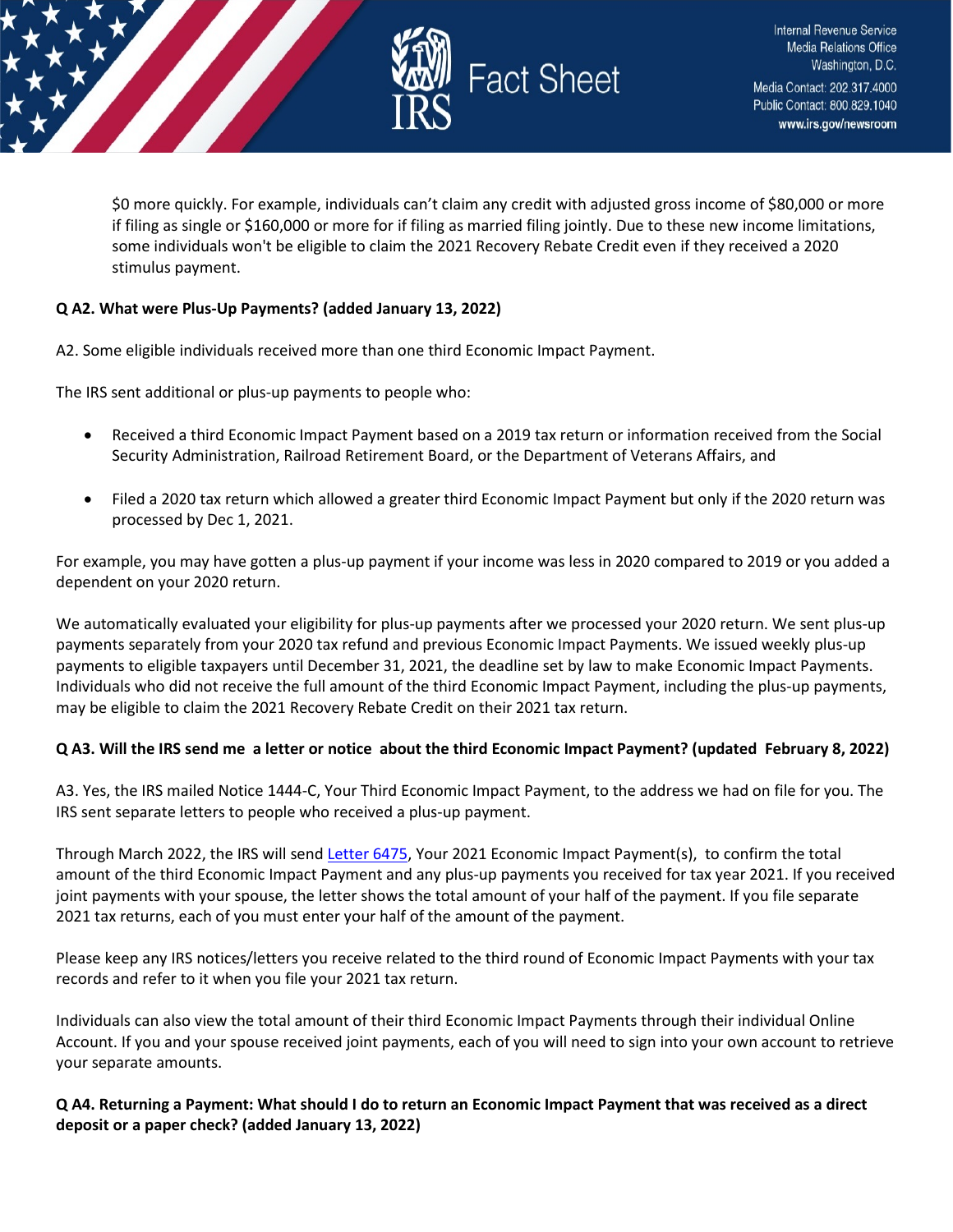

A4. You should return the payment as described below.

#### **If the payment was a paper check**:

- 1. Write "Void" in the endorsement section on the back of the check.
- 2. Mail the voided Treasury check immediately to the appropriate IRS location listed below.
- 3. Don't staple, bend, or paper clip the check.
- 4. Include a brief explanation stating the reason for returning the check.

#### **If the payment was a paper check and you have cashed it, or if the payment was a direct deposit**:

- 1. Submit a personal check, money order, etc., immediately to the appropriate IRS location listed below.
- 2. Make the check/money order made payable to "U.S. Treasury"
- 3. Write Third EIP, and the Social Security Number (or individual taxpayer identification number) of the recipient of the check.
- 4. Include a brief explanation of the reason for returning the EIP.

#### **For your paper check, here are the IRS mailing addresses to use based on the state:**

| If you live in                                             | then mail to this address              |
|------------------------------------------------------------|----------------------------------------|
|                                                            | Andover Internal Revenue Service       |
| Maine, Maryland, Massachusetts, New                        |                                        |
| <b>Hampshire, Vermont</b>                                  | 310 Lowell St.                         |
|                                                            | Andover, MA 01810                      |
|                                                            | Atlanta Internal Revenue Service       |
| Georgia, Iowa, Kansas, Kentucky, Virginia                  | 4800 Buford Hwy                        |
|                                                            | Chamblee, GA 30341                     |
|                                                            |                                        |
| Florida, Louisiana, Mississippi, Oklahoma,<br><b>Texas</b> | Austin Internal Revenue Service 3651 S |
|                                                            | Interregional Hwy 35                   |
|                                                            | Austin, TX 78741                       |
| <b>New York</b>                                            | Brookhaven Internal Revenue Service    |
|                                                            | 1040 Waverly Ave.                      |
|                                                            | Holtsville, NY 11742                   |
|                                                            |                                        |
| Alaska, Arizona, California, Colorado, Hawaii,             | Fresno Internal Revenue Service        |
| Nevada, New Mexico, Oregon, Utah,                          | 3211 S Northpointe Dr.                 |
| <b>Washington, Wisconsin, Wyoming</b>                      | Fresno, CA 93725                       |
|                                                            | Kansas City Internal Revenue Service   |
| Arkansas, Connecticut, Delaware, Indiana,                  | 333 W Pershing Rd.                     |
| Michigan, Minnesota, Missouri, Montana,                    | Kansas City, MO 64108                  |
| Nebraska, New Jersey, Ohio, West Virginia                  |                                        |
|                                                            |                                        |
|                                                            | Memphis Internal Revenue Service       |
| Alabama, North Carolina, North Dakota, South               | 5333 Getwell Rd.                       |
| Carolina, South Dakota, Tennessee                          | Memphis, TN 38118                      |
|                                                            |                                        |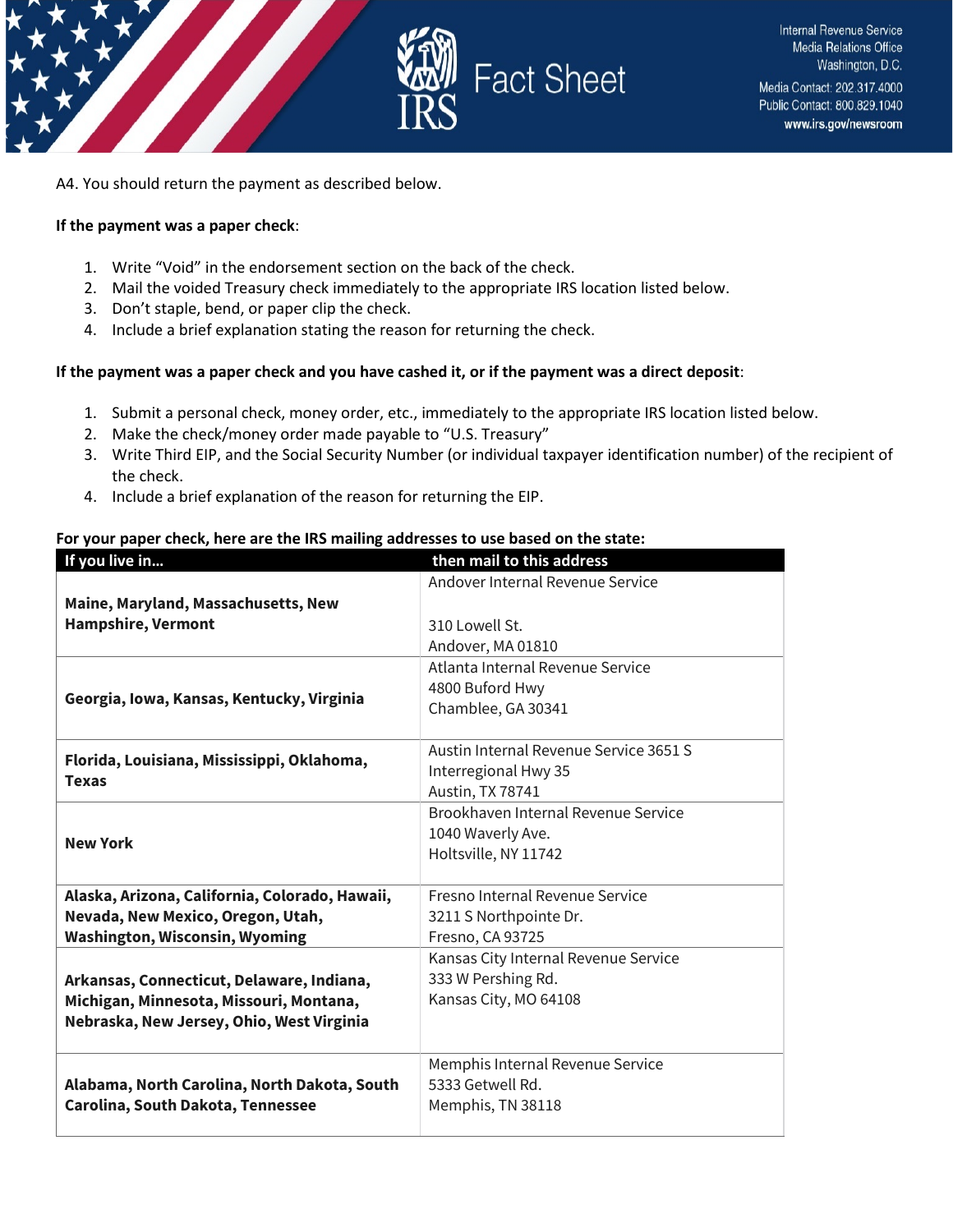

| District of Columbia, Idaho, Illinois,<br>Pennsylvania, Rhode Island | Philadelphia Internal Revenue Service<br>2970 Market St.<br>Philadelphia, PA 19104 |
|----------------------------------------------------------------------|------------------------------------------------------------------------------------|
| A foreign country, U.S. possession or territory,                     | Austin Internal Revenue Service                                                    |
| or use an APO or FPO address, or file Form 2555                      | 3651 S Interregional Hwy 35                                                        |
| or 4563, or are a dual-status alien.                                 | Austin, TX 78741                                                                   |

## **Q A5. How do I return an Economic Impact Payment (EIP) that was received as an EIP Card (debit card) if I don't want the payment re-issued? (added January 13, 2022)**

A5. If you received your EIP as a debit card and want to return the money to the IRS and NOT have the payment reissued, send the card along with a brief explanation stating you don't want the payment and do not want the payment re-issued to:

Money Network Cardholder Services 2900 Westside Parkway Alpharetta, GA 30004

## <span id="page-4-0"></span>2021 Recovery Rebate Credit — Topic B: Claiming the 2021 Recovery Rebate Credit if you aren't required to file a tax return

## **Q B1. I used the Non-Filers tool last year and don't usually file a tax return. What should I do to claim a 2021 Recovery Rebate Credit? (added January 13, 2022)**

A1. If you're eligible – and either didn't qualify for a third Economic Impact Payment or got less than the full amount – you'll need to file a 2021 tax return to claim th[e Recovery Rebate](https://www.irs.gov/newsroom/recovery-rebate-credit) Credit even if you otherwise are not required to file a tax return.

The best way to file a complete and accurate 2021 tax return is to file electronically. The tax preparation software will ask you questions about your income, credits and deductions and will help you figure your 2021 Recovery Rebate Credit. If your income is \$73,000 or less, you can use brand-name software to prepare and file your Federal tax return electronically for free wit[h IRS Free File.](https://www.irs.gov/filing/free-file-do-your-federal-taxes-for-free) IRS Free File is a great option for people who are only filing a tax return - even if you don't usually file taxes - to claim the 2021 [Recovery Rebate Credit.](https://www.irs.gov/newsroom/recovery-rebate-credit)

Visit [IRS.gov/filing](https://www.irs.gov/filing) for details about IRS Free File[, Free File Fillable Forms](https://www.irs.gov/e-file-providers/free-file-fillable-forms) or finding [a trusted tax professional.](https://www.irs.gov/tax-professionals/choosing-a-tax-professional) The safest and fastest way to get a tax refund (which would include your Recovery Rebate Credit) is to combine electronic filing wit[h direct deposit.](https://www.irs.gov/refunds/get-your-refund-faster-tell-irs-to-direct-deposit-your-refund-to-one-two-or-three-accounts)

## **Q B2. I do not have a filing requirement, but I think I qualify for more than I received for the third Economic Impact Payment. How can I file for the Recovery Rebate Credit? (added January 13, 2022)**

A2. If you're eligible – and either didn't receive the full amount of the third Economic Impact Payment or if you think you qualify for a Recovery Rebate Credit that is more than the amount of the third Economic Impact Payment you received – you'll need to file a 2021 tax return to claim th[e Recovery Rebate Credit](https://www.irs.gov/newsroom/recovery-rebate-credit) even if you otherwise are not required to file a [tax return.](https://www.irs.gov/help/ita/do-i-need-to-file-a-tax-return)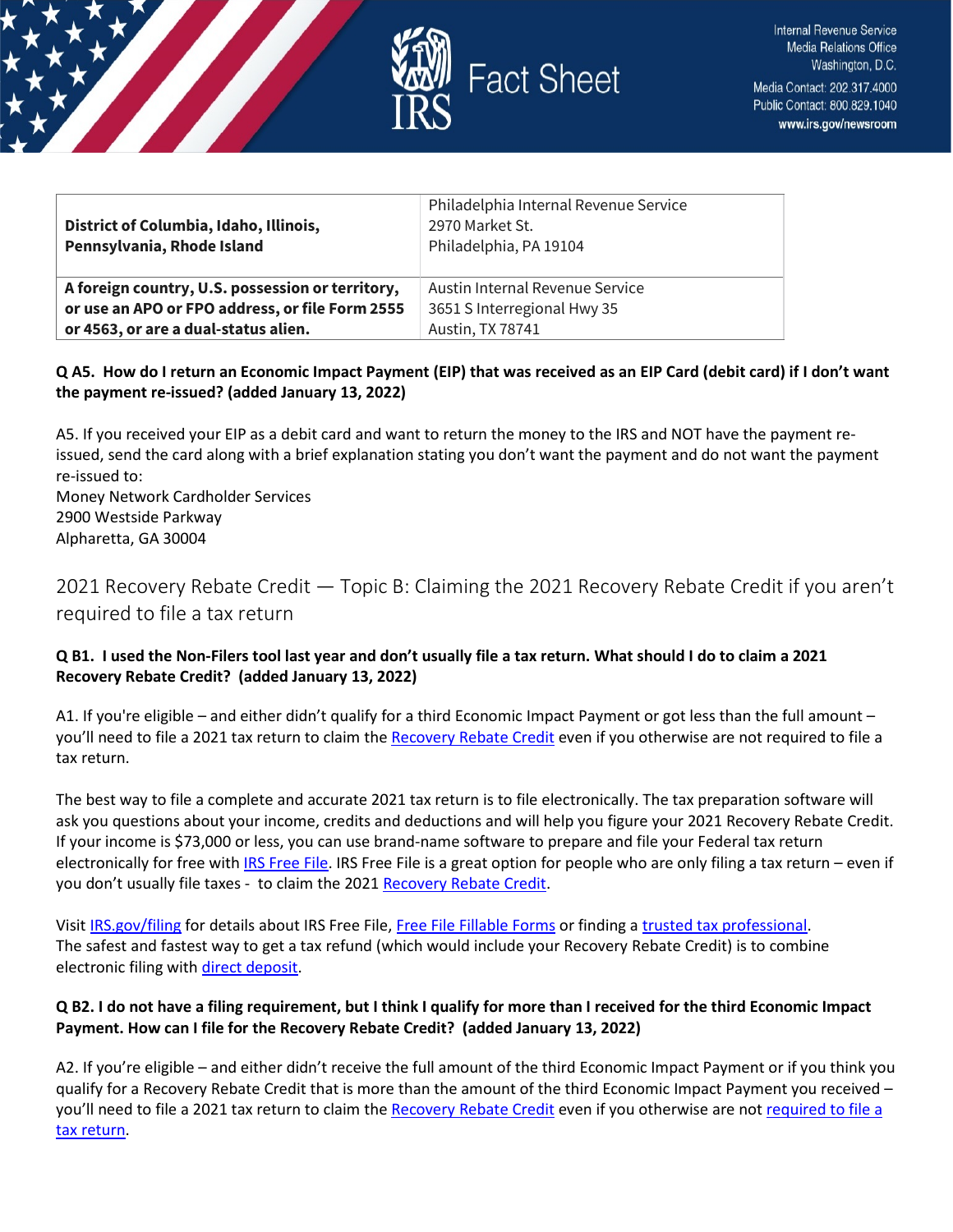

The best way to file a complete and accurate 2021 tax return is to file electronically in 2022. The tax preparation software will ask you questions about your income, credits and deductions and will help you figure your 2021 Recovery Rebate Credit.

If your income is \$73,000 or less, you can use brand-name software to prepare and file your Federal tax return electronically for free with IRS Free File. IRS Free File is a great option for people who are only filing a tax return – even if you don't usually file taxes - to claim the Recovery Rebate Credit.

Visit [IRS.gov/filing](https://www.irs.gov/filing) for details about [IRS Free File,](https://www.irs.gov/filing/free-file-do-your-federal-taxes-for-free) [Free File Fillable Forms](https://www.irs.gov/e-file-providers/free-file-fillable-forms) or finding [a trusted tax professional.](https://www.irs.gov/tax-professionals/choosing-a-tax-professional) The safest and fastest way to get a tax refund (which would include your Recovery Rebate Credit) is to combine electronic filing wit[h direct deposit.](https://www.irs.gov/refunds/get-your-refund-faster-tell-irs-to-direct-deposit-your-refund-to-one-two-or-three-accounts)

#### **Q B3. What information do I need to provide to claim the 2021 Recovery Rebate Credit? (added January 13, 2022)**

A3. If you file electronically, the tax preparation software will ask you for specific information. No matter how you file, you will need to do the following to claim the 2021 Recovery Rebate Credit:

- Compute the 2021 Recovery Rebate Credit amount using tax preparation software, or the line 30 worksheet found in [2021 Form 1040 and Form 1040-SR Instructions.](https://www.irs.gov/forms-pubs/about-form-1040)
- Enter the computed amount from the worksheet onto line 30, Recovery Rebate Credit, of your 2021 Form 1040 or Form 1040-SR.

Reminder: Complete direct deposit information on line 35b-35d or check the box on line 35a and complete Form 8888 if you want to split your refund for deposit into more than one account or buy a U.S. Savings Bond[. Direct deposit](https://www.irs.gov/refunds/get-your-refund-faster-tell-irs-to-direct-deposit-your-refund-to-one-two-or-three-accounts) is the safest and fastest way to receive your refund. If you don't choose direct deposit, a paper check will be mailed to you. See [FAQ B7. How can I get a direct deposit if I don't have a bank account?](https://www.irs.gov/newsroom/2021-recovery-rebate-credit-topic-b-claiming-the-2021-recovery-rebate-credit-if-you-arent-required-to-file-a-tax-return#q7)

Free [tax return preparation](https://www.irs.gov/individuals/free-tax-return-preparation-for-qualifying-taxpayers) is also available for those who qualify.

#### **Q B4. Should I include income on the return even if I am not usually required to file? (added January 13, 2022)**

A4. Yes, you may be eligible to claim additional tax credits if you have earned income and include all your income with the information about a spouse or any dependents on your tax return. Filing your 2021 tax return electronically is the fastest and most accurate way for you to file. If your income is \$73,000 or less, you can use brand-name software to prepare and file your Federal tax return electronically for free with IRS Free File. You can also file electronically with commercial tax preparation software. The tax preparation software will ask you questions about your income, credits and deductions and will help you figure your 2021 Recovery Rebate Credit and any other credits that may apply to you.

#### **Q B5. I am filing electronically, and the software asks me to enter my prior year Adjusted Gross Income (AGI) to submit my return. Where do I find this information? (added January 13, 2022)**

A5. When preparing your taxes and filing electronically, you must sign and validate your electronic tax return by entering your prior-year Adjusted Gross Income (AGI) or your prior-year Self-Select PIN.

• If you successfully used the Non-Filers tool last year to register for an advance Child Tax Credit payment or claim a 2020 Recovery Rebate Credit, enter "\$1" as the prior year AGI verification.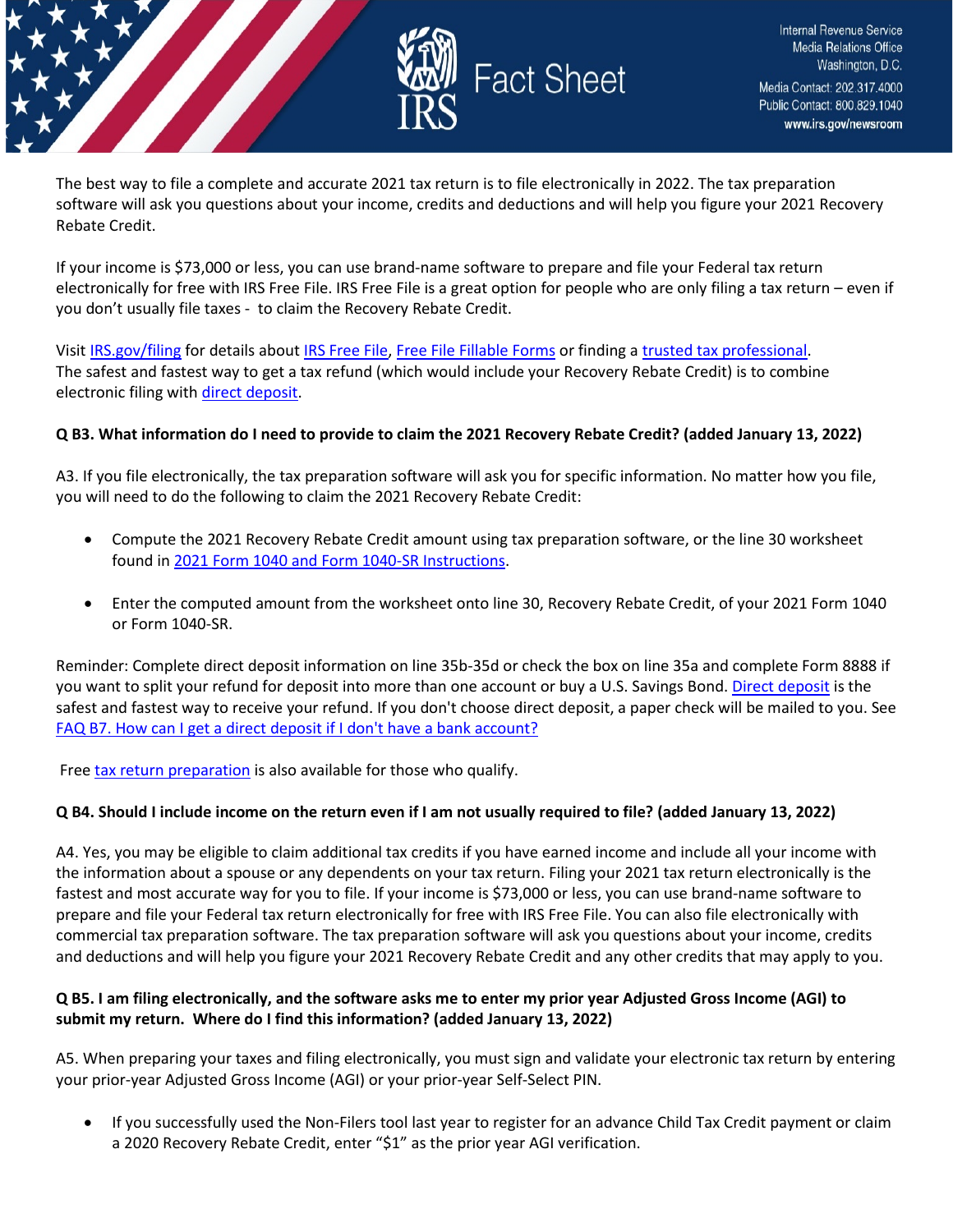

- If you did not use the Non-Filers tool last year and you did not file an electronic or a paper 2020 Form 1040 or Form 1040-SR, you should enter "\$0" as th[e prior year AGI verification.](https://www.irs.gov/individuals/electronic-filing-pin-request)
- If you filed an electronic or a paper 2020 Form 1040 or Form 1040-SR, enter the AGI amount from line 11 of the submitted 2020 Form 1040 or Form 1040-SR as the prior year AGI verification.

### **Q B6. Can I use IRS Free File to file a tax return – even if I don't usually file taxes - to claim a 2021 Recovery Rebate Credit? (added January 13, 2022)**

A6. Yes. IRS Free File online is especially valuable for people who do not have a tax filing obligation. These are people whose taxable income is below certain income levels. For example, single people with income below \$12,550, the amount of the standard deduction, would have no filing obligation if they had no other special tax issues.

Eligible individuals who did not get a third Economic Impact Payment or got less than the full amount, must file a 2021 tax return – even if they do not usually file a tax return - to claim the 2021 Recovery Rebate Credit.

Even if you don't have a computer, you can access IRS Free File and file your tax return on your smart phone. Here's how it works if you do not have a 2021 tax filing requirement and file in 2022:

- 1. Go to [IRS.gov/freefile.](https://www.irs.gov/filing/free-file-do-your-federal-taxes-for-free)
- 2. Select "Choose an IRS Free File Offer" blue button.
- 3. Select "Browse all offers" and look for a product that has no minimum income requirement.
- 4. Select the product that best meets your needs, and you will be automatically redirected to the company's website.
- 5. Answer the tax product questions to complete your tax return, accurately report your taxable income, if any.
- 6. If you have no taxable income, simply answer the questions including those requesting information needed to compute the 2021 Recovery Rebate Credit.
- 7. Complete the information for your refund, sign the tax return electronically and file the tax return electronically.

Individuals who do not have a tax filing obligation who use IRS Free File may find they are eligible for additional tax benefits such as the Earned Income Tax Credit, or EITC. Free File uses easy interview-based software products to walk you through the tax filing process step-by-step to help ensure you get all the tax benefits you are due.

#### **Q B7. How can I get a direct deposit if I don't have a bank account? (added January 13, 2022)**

A7. Filing electronically and having your refund sent via [direct deposit](https://www.irs.gov/refunds/get-your-refund-faster-tell-irs-to-direct-deposit-your-refund-to-one-two-or-three-accounts) is the fastest and safest way to receive your money.

If you don't have a bank account, visit th[e FDIC website](https://www.fdic.gov/about/initiatives/getbanked/index.html) or the National Credit Union Association using thei[r Credit Union](https://www.mycreditunion.gov/about-credit-unions/credit-union-locator)  [Locator Tool](https://www.mycreditunion.gov/about-credit-unions/credit-union-locator) for information on where to find a bank or credit union that can open an account online and how to choose the right account for you.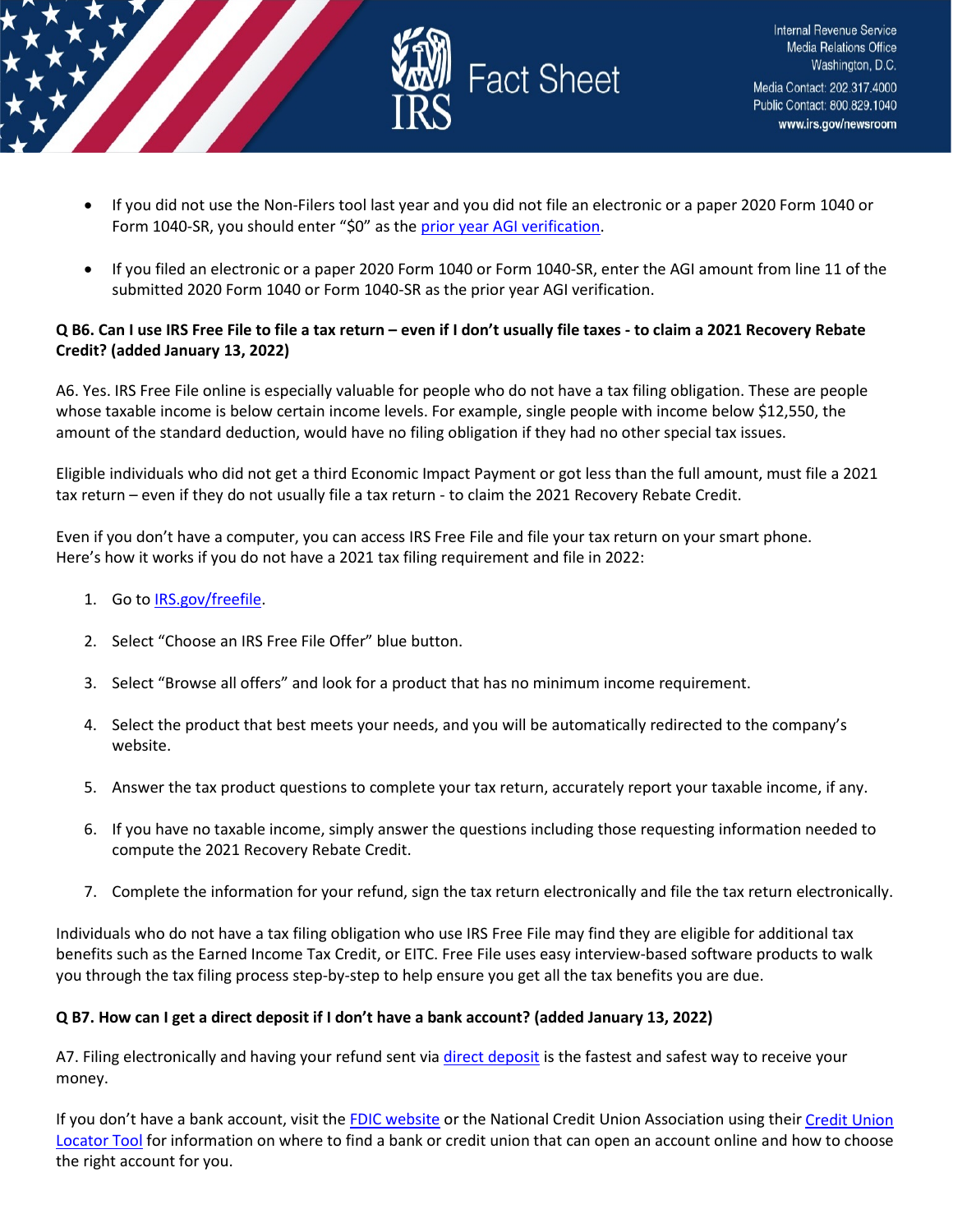

If you are a veteran, see the [Veterans Benefits Banking Program \(VBBP\)](https://www.benefits.va.gov/benefits/banking.asp) for access to financial services at participating banks.

If you have a prepaid debit card, you may be able to have your refund applied to the card. Many reloadable prepaid cards or mobile payment apps have account and routing numbers that you could provide to the IRS. You would need to check with the financial institution to ensure your card can be used and to obtain the routing number and account number, which may be different from the card number.

Note: Any previously issued Economic Impact Payment debit card is not a reloadable card.

### **Q B8. I don't usually file a tax return and used the new Child Tax Credit Non-filer Sign-up Tool in 2021. Am I also eligible to claim a 2021 Recovery Rebate Credit? (added January 13, 2022)**

A8. Most eligible people already received their 2021 Recovery Rebate Credit in advance as third Economic Impact Payments, including those who successfully used the Non-Filers tool. We used the information you entered in the Child Tax Credit Non-Filer Sign-up Tool to calculate and send to eligible people the Third Economic Impact Payment.

If you didn't qualify for a third Economic Impact Payment or got less than the full amount and would like to know if you're eligible for the 2021 Recovery Rebate Credit, see FAQ Eligibility Requirements: What are the eligibility [requirements for the credit?](https://www.irs.gov/newsroom/2021-recovery-rebate-credit-topic-c-eligibility-for-claiming-a-recovery-rebate-credit-on-a-2021-tax-return#q1) 

#### **Q B9. I'm not sure how much of the 2021 Recovery Rebate Credit I'm eligible for. If I enter the wrong amount, what will happen? (added January 13, 2022)**

A9. When you file your 2021 tax return, your tax preparation software or the line 30 worksheet found in the 2021 Form [1040 and Form 1040-SR Instructions](https://www.irs.gov/forms-pubs/about-form-1040) can help you figure your Recovery Rebate Credit amount. You will need to know the amount of your third Economic Impact Payment and any plus-up payments. Log into your [Online Account](https://www.irs.gov/payments/your-online-account) to look up these amount(s) or you may also refer to the Notice 1444-C, Your Third Economic Impact Payment. In early 2022, we'll send Letter 6475 confirming the total amount of the third Economic Impact Payment and any plus-up payments you received for tax year 2021.

If you figure your 2021 Recovery Rebate Credit incorrectly, the IRS will calculate the credit for you only if you do not enter \$0 or leave line 30 of your 2021 Form 1040 or Form 1040-SR blank. Otherwise, we'll make the correction to your tax return and continue processing your return. The IRS will not contact you before making this correction, and you will not be required to provide any additional information.

If we need to correct your return, it may take longer to process, which may also slow your tax refund. We will send you a notice explaining any change made to your return. See [Topic H: Correcting issues after the 2021 tax return is filed for](https://www.irs.gov/newsroom/2021-recovery-rebate-credit-topic-h-correcting-issues-after-the-2021-tax-return-is-filed)  [more information.](https://www.irs.gov/newsroom/2021-recovery-rebate-credit-topic-h-correcting-issues-after-the-2021-tax-return-is-filed)

#### **DO NOT file an amended tax return**.

#### **Q B10. What will happen if I enter \$0 for the credit and that amount is incorrect or I leave line 30 of 2021 Form 1040 or Form 1040-SR blank? (added January 13, 2022)**

A10. The IRS will not calculate and correct your entry if you enter \$0 or leave the line blank for the Recovery Rebate Credit. Instead, the IRS will treat your entry of \$0 or blank as your decision not to claim the Recovery Rebate Credit.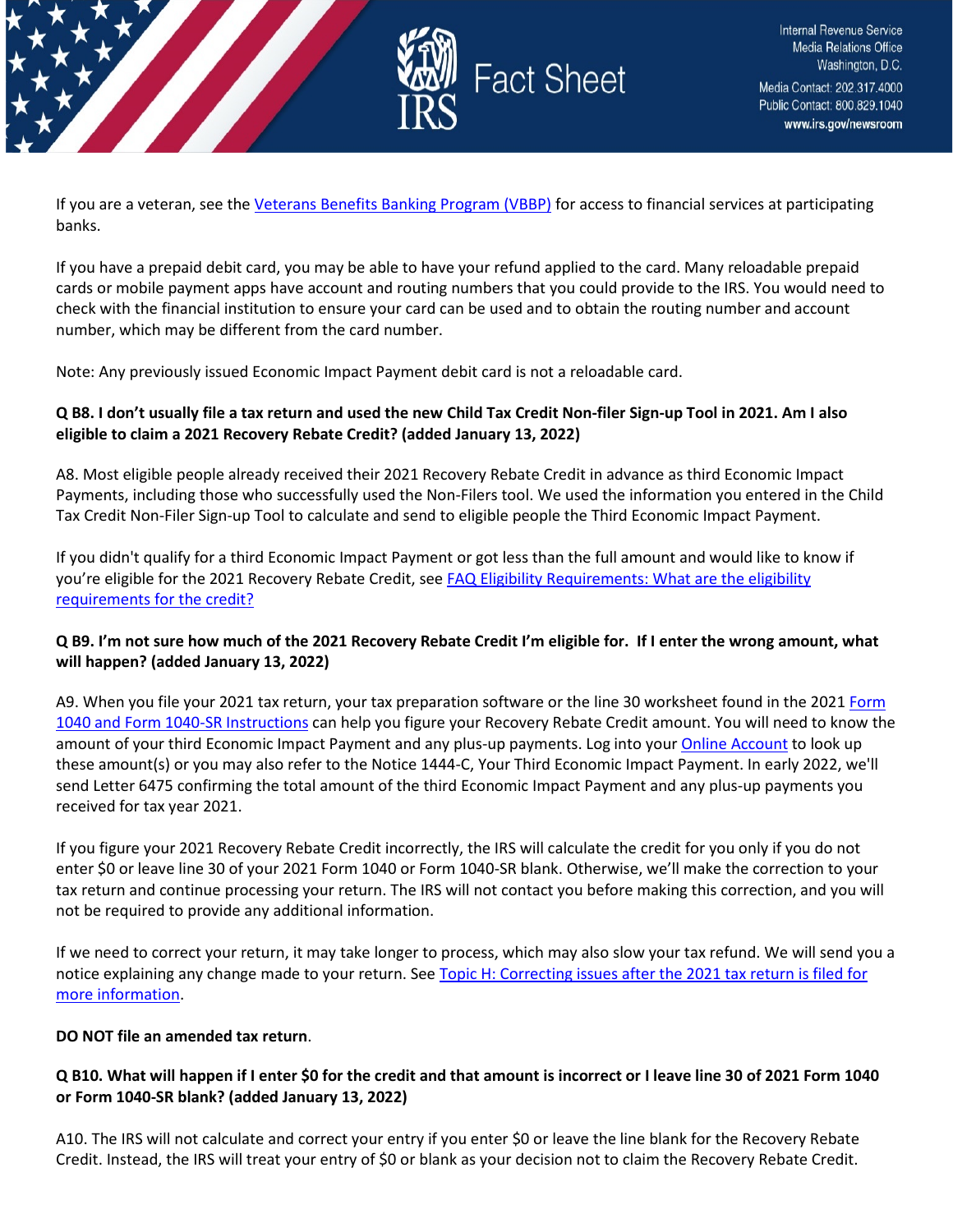

Se[e Topic H: Correcting issues after the 2021 tax return is filed for more information.](https://www.irs.gov/newsroom/2021-recovery-rebate-credit-topic-h-correcting-issues-after-the-2021-tax-return-is-filed)

<span id="page-8-0"></span>2021 Recovery Rebate Credit — Topic C: Eligibility for claiming a Recovery Rebate Credit on a 2021 tax return

## **QC1. Eligibility Requirements: What are the eligibility requirements for the credit? (added January 13, 2022)**

A1. The eligibility requirements for the 2021 Recovery Rebate Credit are the same as they were for the third Economic Impact Payments, except that the credit eligibility and amount are based on your 2021 tax year information. Third Economic Impact Payments were based on your 2019 or 2020 tax year information.

If you didn't qualify for third Economic Impact Payment or did not receive the full amount, may be eligible to claim the 2021 Recovery Rebate Credit based on your 2021 tax information. If you received the full amount for the third Economic Impact Payment, you won't need to include any information about it when you file your 2021 tax return.

You received the full amount of your third Economic Impact Payment if the total amount was:

- \$1,400 for an eligible individual who has a valid Social Security number (SSN) (\$2,800 for married couples filing a joint return if both spouses have a valid SSN or if one spouse has a valid SSN and one spouse was an active member of the U.S. Armed Forces at any time during the taxable year) plus
- \$1,400 for each qualifying dependent who has a valid SSN or Adoption Taxpayer Identification Number (ATIN) issued by the IRS

Generally, if you were a U.S. citizen or U.S. resident alien in 2021, you were not a dependent of another taxpayer, and you either have a valid SSN or claim a dependent who has a valid SSN or ATIN, you are eligible to claim the 2021 Recovery Rebate Credit. You may also be eligible if you file a joint return with your spouse, you or your spouse were a U.S. citizen or U.S. resident alien in 2021, and either you, your spouse, or both of you, have a valid SSN or you claim a dependent who has a valid SSN or ATIN.

Your credit amount will be reduced by the amount of your third Economic Impact Payment. It is then reduced if the adjusted gross income (AGI) amount on line 11 of your 2021 Form 1040 or Form 1040-SR is more than:

- \$150,000 if married and filing a joint return or filing as a qualifying widow or widower
- \$112,500 if filing as head of household or
- \$75,000 for all others.

No credit is allowed when AGI is at least the following amount:

- \$160,000 if married and filing a joint return or if filing as a qualifying widow or widower
- \$120,000 if filing as head of household or
- \$80,000 for all others.

For example, a single person with no dependents and an AGI of \$77,500 will have a maximum credit of \$700 (half the full amount). Married taxpayers who file a joint return that claims two qualifying dependents and an AGI of \$155,000 will have a maximum credit \$2,800 (again, half the full amount).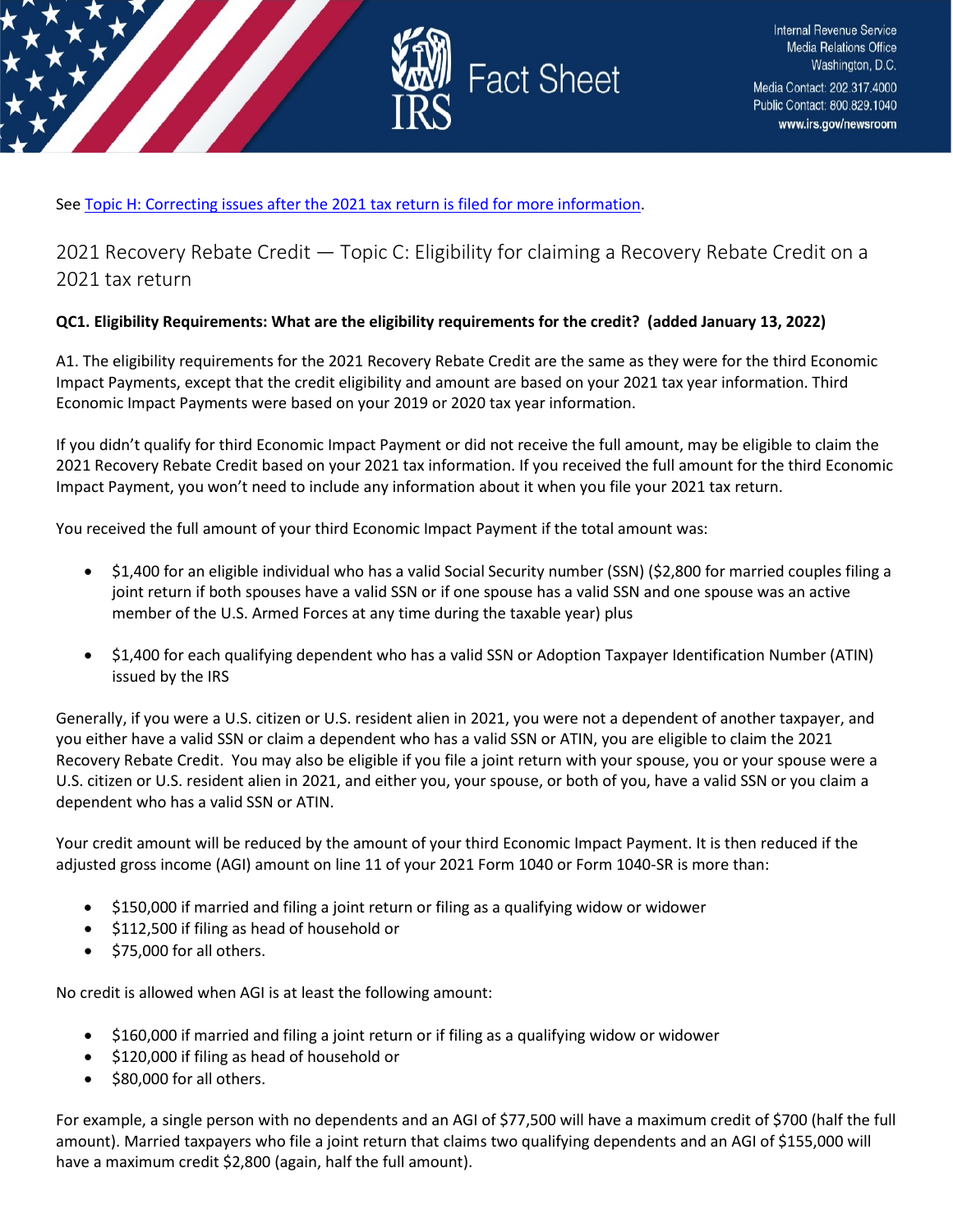



You aren't eligible to claim the 2021 Recovery Rebate Credit if any of the following apply:

- You could be claimed as a dependent on another taxpayer's 2021 tax return
- You're a nonresident alien.
- You don't have a valid SSN issued to you by the due date of your tax return and you don't claim a dependent who has a valid SSN or ATIN.

Also, estates, trusts, and individuals who died before January 1, 2021 do not qualify for the 2021 Recovery Rebate Credit.

If your income is \$73,000 or less, you can file your federal tax return electronically for free through the IRS [Free File](https://www.irs.gov/filing/free-file-do-your-federal-taxes-for-free)  [Program.](https://www.irs.gov/filing/free-file-do-your-federal-taxes-for-free) The fastest way to get your tax refund is t[o file electronically](https://www.irs.gov/filing/e-file-options) and have it [direct deposited,](https://www.irs.gov/refunds/get-your-refund-faster-tell-irs-to-direct-deposit-your-refund-to-one-two-or-three-accounts) contactless and free, into your financial account. You can have your refund direct deposited into your bank account, prepaid debit card or mobile app and will need to provide routing and account numbers.

## **Q C2. Not Eligible for Third Economic Impact Payments: If I wasn't eligible for a third Economic Impact Payment, am I not eligible to claim the 2021 Recovery Rebate Credit? (added January 13, 2022)**

A2. If you were not eligible for the full third Economic Impact Payment, you may be eligible to claim the 2021 Recovery Rebate Credit since it's based on your 2021 tax return information. Third Economic Impact Payments were based on your 2019 or 2020 tax information.

Factors that may affect eligibility for the 2021 Recovery Rebate Credit include:

**Income change**: Some people may have received less than the full third Economic Impact Payment because their adjusted gross income was too high. Lower income in 2021 could make you eligible to claim the 2021 Recovery Rebate Credit.

**Qualifying dependent**: If an individual became your dependent in 2021, including by birth or adoption, you may be eligible to claim the 2021 Recovery Rebate Credit for the dependent on your 2021 tax return that you file in 2022.

**No longer a dependent**: Individuals who were claimed or could be claimed as a dependent on someone else's tax return for 2019 or 2020 may now be eligible if they can't be claimed as a dependent on someone else's tax return for 2021.

**Social Security number**: Individuals who did not have a Social Security number in 2021 but are issued one by the due date of their 2021 tax return (including an extension if the extension was requested by the due date) may now be eligible.

You'll claim the 2021 Recovery Rebate Credit when you file your 2021 tax return.

If your income is \$73,000 or less, you can file your federal tax return electronically for free through the IRS Free File [Program.](https://www.irs.gov/filing/free-file-do-your-federal-taxes-for-free) The fastest way to get your tax refund is t[o file electronically](https://www.irs.gov/filing/e-file-options) and have it [direct deposited,](https://www.irs.gov/refunds/get-your-refund-faster-tell-irs-to-direct-deposit-your-refund-to-one-two-or-three-accounts) contactless and free, into your financial account. You can have your refund direct deposited into your bank account, prepaid debit card or mobile app and will need to provide routing and account numbers.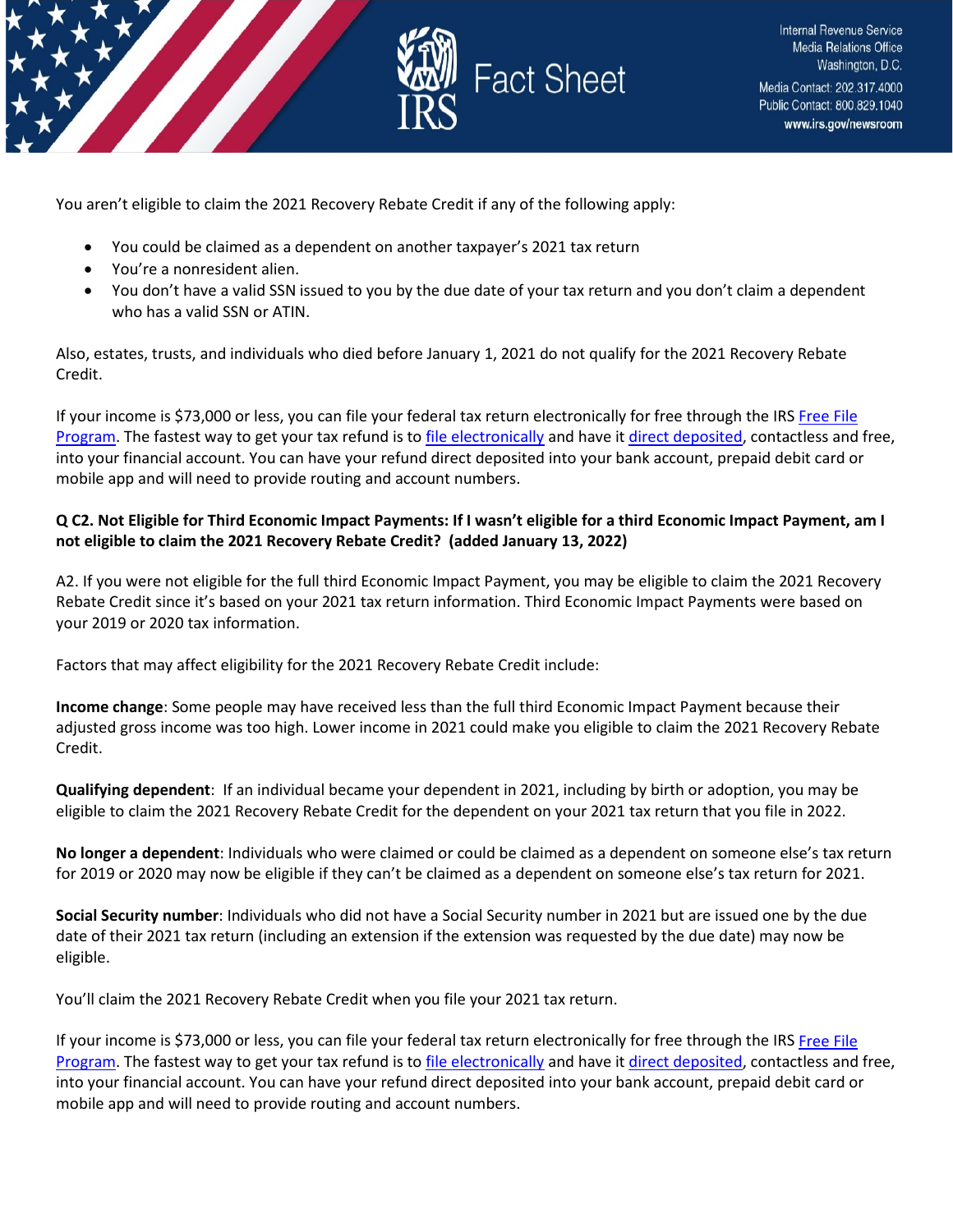

#### **Q C3. Change in Eligibility: If I received a third Economic Impact Payments and, based on my 2021 tax return, I'm no longer eligible, do I need to pay that money back? (added January 13, 2022)**

A3. No, if you qualified for a third payment based on your 2019 or 2020 tax return, the law doesn't require you to pay back all or part of the payment you received based on the information reported on your 2021 tax return.

## **Q C4. Social Security Number Requirement: Do I need to have an SSN to claim the credit? (added January 13, 2022)**

A4. Generally, yes. One eligibility requirement for the 2021 Recovery Rebate Credit is that you must have a valid SSN or claim a dependent who has a valid SSN or Adoption Taxpayer Identification Number issued by the IRS.

A valid SSN for the 2021 Recovery Rebate Credit is one that is issued by the Social Security Administration by the due date of your 2021 tax return (including an extension if you requested the extension by the due date).

If you file jointly with your spouse and only one individual has a valid SSN, you can claim up to \$1,400 for the spouse who has a valid SSN and up to \$1,400 for each qualifying dependent claimed on the tax return.

If neither spouse has a valid SSN, you can claim only up to \$1,400 for each qualifying dependent claimed on the tax return.

**Active Military**: If either spouse is an active member of the U.S. Armed Forces at any time during the taxable year, only one spouse needs to have a valid SSN for the couple to receive up to \$2,800 for themselves, plus up to \$1,400 for each qualifying dependent.

#### **Q C5. Social Security Number Spouses Filing Jointly: My spouse has an SSN and I have an ITIN. Are we eligible to claim the credit? (added January 13, 2022)**

A5. If you file jointly with your spouse and only one individual has a valid SSN, you can claim up to \$1,400 for the spouse who has a valid SSN and up to \$1,400 for each qualifying dependent claimed on the tax return.

If neither spouse has a valid SSN, you can claim only up to \$1,400 for each qualifying dependent claimed on the tax return.

A valid SSN for the credit is one that is issued by the Social Security Administration by the due date of your tax return (including an extension if you request the extension by the due date).

**Active Military**: If either spouse is an active member of the U.S. Armed Forces at any time during the taxable year, only one spouse needs to have a valid SSN for the couple to receive up to \$2,800 for themselves, plus up to \$1,400 for each qualifying dependent.

## **Q C6. Social Security number Spouses Filing Jointly if one spouse is a member of the military: My spouse has an SSN and I have an ITIN. Are we eligible for the credit? (added January 13, 2022)**

A6. If either spouse is an active member of the U.S. Armed Forces at any time during the taxable year, only one spouse needs to have a valid SSN for the couple to claim up to \$2,800 for themselves, plus up to \$1,400 for each qualifying dependent.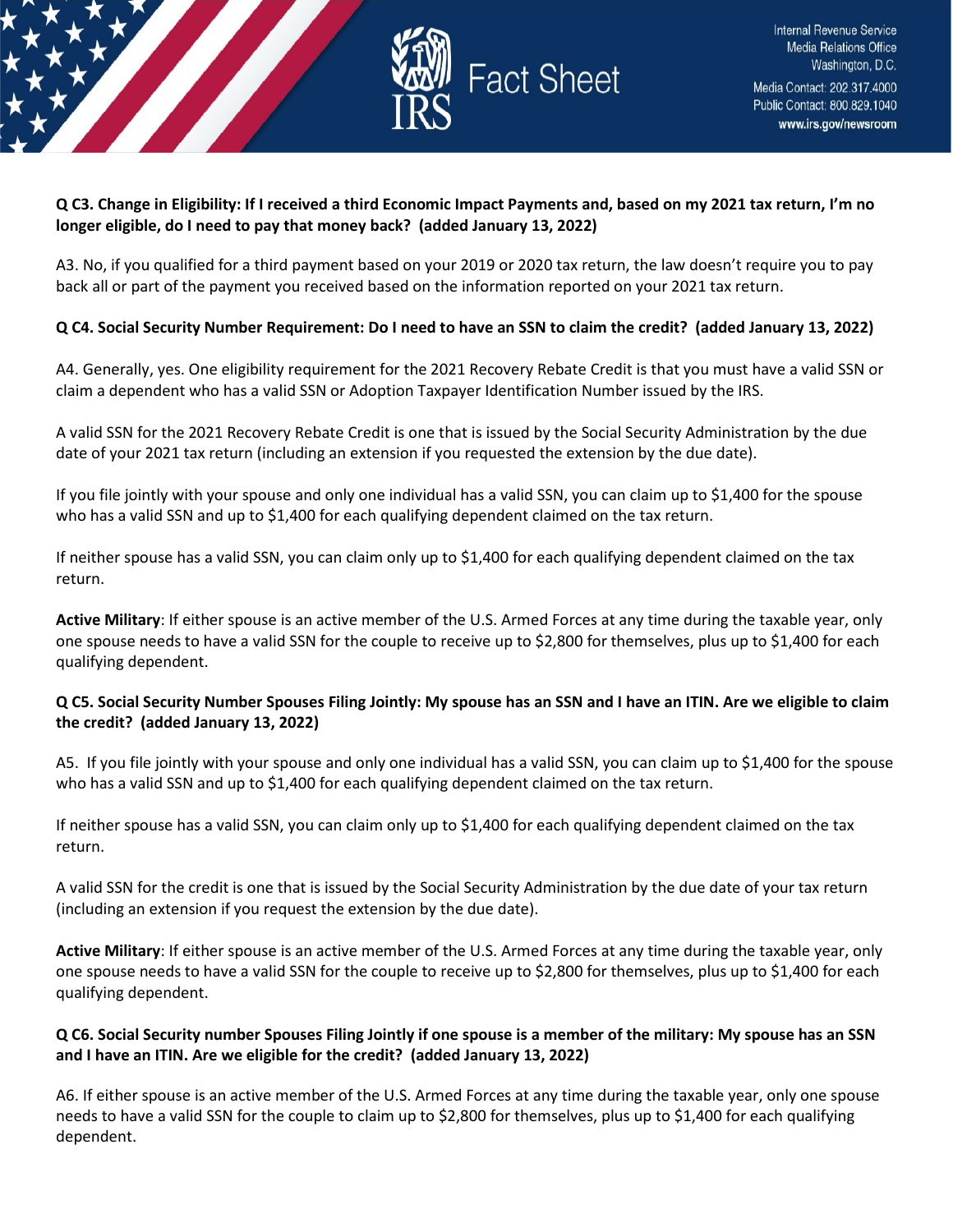

If spouses file separately, the spouse who has an SSN may claim the 2021 Recovery Rebate Credit; the other spouse without a valid SSN will not qualify unless claiming a qualifying dependent on the tax return.

### **Q C7. Dependents: Who's considered a qualifying dependent for the 2021 Recovery Rebate Credit? (added January 13, 2022)**

A7. If you can be claimed as a dependent on someone else's 2021 tax return, then you cannot claim a dependent on your tax return. You also can't claim the 2021 Recovery Rebate Credit.

The 2021 Recovery Rebate Credit includes up to an additional \$1,400 for each qualifying dependent you claim on your 2021 tax return. A qualifying dependent is a dependent who has a valid Social Security number (SSN) or Adoption Taxpayer Identification Number issued by the IRS. A valid SSN for the 2021 Recovery Rebate Credit is one that is issued by the Social Security Administration by the due date of your 2021 tax return (including an extension if you requested the extension by the due date).

To claim a person as a dependent on your tax return, that person must be your qualifying child or qualifying relative.

A child is your qualifying child if the following conditions are met:

- **Relationship to you**: The child is your son, daughter, stepchild, eligible foster child, brother, sister, stepbrother, stepsister, half-brother, half-sister, or a descendant of any of them (for example, grandchild, niece, or nephew).
- **Age**: The child was:
	- o under age 19 at the end of the tax year and younger than you,
	- $\circ$  under age 24 at the end of the tax year, a student, and younger than you, or
	- o any age and permanently and totally disabled.
- **Citizenship**: The child's a U.S. citizen, U.S. national, U.S. resident alien, or a resident of Canada or Mexico.
- **Residency**: The child lived with you for more than half of the tax year. For exceptions to this requirement, se[e Residency Test](https://www.irs.gov/pub/irs-pdf/p501.pdf) in Publication 501, Dependents, Standard Deduction, and Filing Information.
- **Support**: The child didn't provide over half of his or her own support for the tax year.
- **Tax return**: The child doesn't file a joint return for the year (or files it only to claim a refund of withheld income tax or estimated tax paid).

A person is your qualifying relative if the following conditions are met:

- The person can't be your qualifying child or the qualifying child of any other taxpayer.
- The person either is related to you in one of several ways or lived with you all year as a member of your household (and your relationship must not violate local law).
- The person is a U.S. citizen, U.S. national, U.S. resident alien, or a resident of Canada or Mexico.
- The person's gross income for the year must be less than \$4,300. (Exceptions exist if the person is disabled.)
- You must provide more than half of the person's total support for the year. (Exceptions exist for multiple support agreements, children of divorced or separated parents, and parents who live apart.)
- The person doesn't file a joint return for the year (or files it only to claim a refund of withheld income tax or estimated tax paid).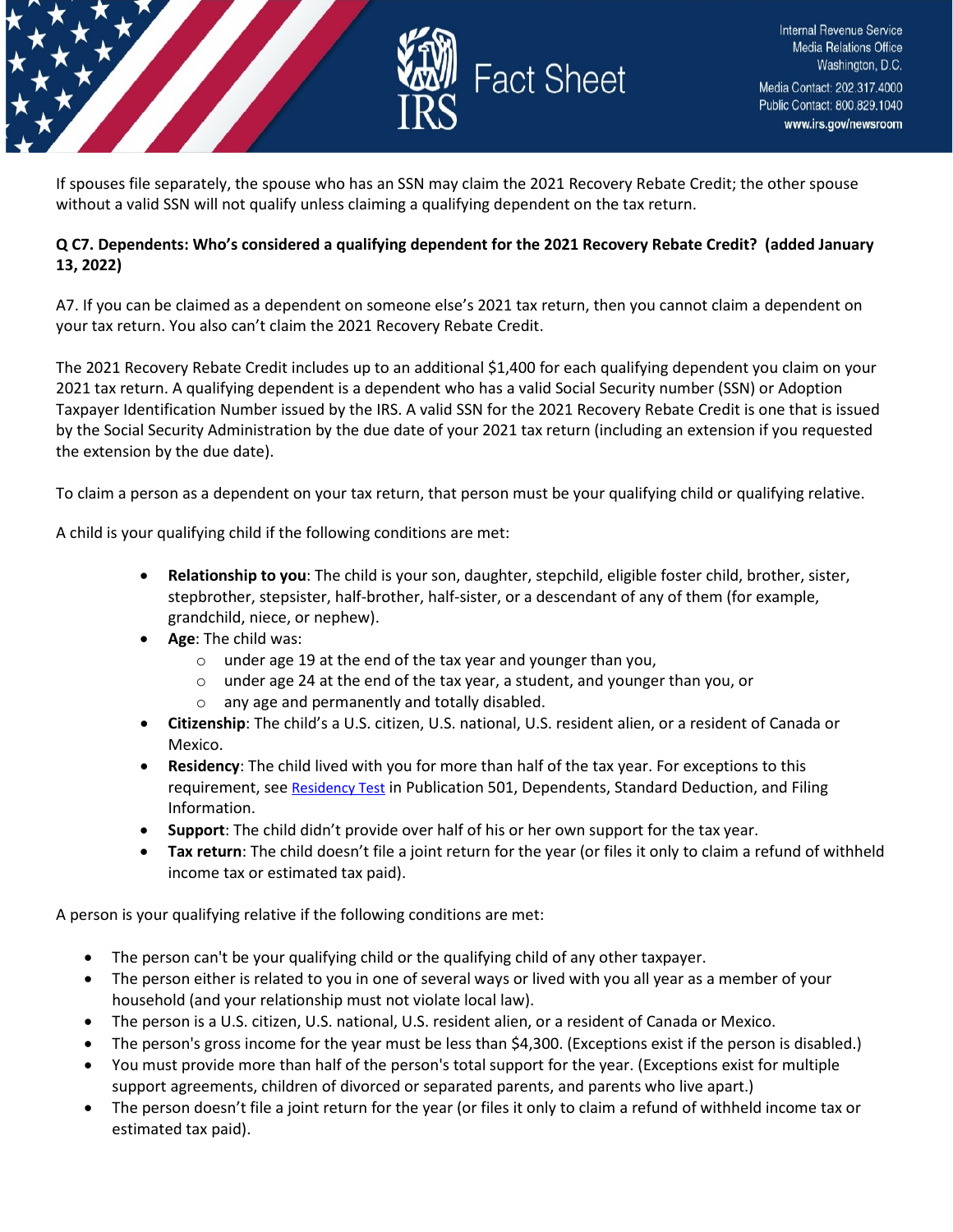

To claim a person as a dependent on your tax return, that person must be your qualifying child or qualifying relative. See [Whom May I Claim as a Dependent?](https://www.irs.gov/help/ita/whom-may-i-claim-as-a-dependent) to determine if you can claim someone as a dependent.

### **Q C8. Dependents: Is a child born, adopted, or placed into my foster care in 2021 a qualifying dependent for the 2021 Recovery Rebate Credit? (added January 13, 2022)**

A8. Yes. The third Economic Impact Payment in 2021 did not include payments for these children because it was based on information from your 2020 or 2019 tax return, but you may claim a 2021 Recovery Rebate Credit for them if they are a qualifying dependent and you're eligible for the credit. You may claim a 2021 Recovery Rebate Credit for the qualifying dependent, if you're eligible, on your 2021 tax return that you will file in 2022.

To claim a person as a dependent on your tax return, that person must be your qualifying child or qualifying relative. See [Whom May I Claim as a Dependent?](https://www.irs.gov/help/ita/whom-may-i-claim-as-a-dependent) to determine if you can claim someone as a dependent.

### **Q C9. Dependents: I didn't receive the Economic Impact Payment because I was claimed as a dependent on someone else's 2020 return. Can I claim the Recovery Rebate Credit if I'm not a dependent in 2021? (added January 13, 2022)**

A9. Maybe. If you were claimed as a dependent on someone else's tax return for 2020, you were not eligible for the third Economic Impact Payment. If no one can claim you as a dependent for 2021 and you are otherwise eligible, you can claim the 2021 Recovery Rebate Credit on your 2021 tax return.

Married persons who didn't receive the third Economic Impact Payment should determine their eligibility for the Recovery Rebate Credit when filing their 2021 tax return. You and your spouse can't be claimed as a dependent on someone else's return for the 2021 tax year if you claim the 2021 Recovery Rebate Credit on a joint tax return that you and your spouse file together. See [Joint Return Test](https://www.irs.gov/pub/irs-pdf/p501.pdf) under Dependents in Publication 501, Dependents, Standard [Deduction, and Filing Information.](https://www.irs.gov/forms-pubs/about-publication-501)

If yo[u file electronically,](https://www.irs.gov/filing/e-file-options) the tax preparation software will help you figure your 2021 Recovery Rebate Credit. Visit [IRS.gov/filing](https://www.irs.gov/filing) for details abou[t IRS Free File,](https://www.irs.gov/filing/free-file-do-your-federal-taxes-for-free) [Free File Fillable Forms,](https://www.irs.gov/e-file-providers/free-file-fillable-forms) [free VITA or TCE tax preparation sites](https://www.irs.gov/individuals/irs-free-tax-return-preparation-programs) in your community or finding [a trusted tax professional.](https://www.irs.gov/tax-professionals/choosing-a-tax-professional) The Recovery Rebate Credit Worksheet in the 2021 [Form 1040 and](https://www.irs.gov/forms-pubs/about-form-1040)  [Form 1040-SR instructions](https://www.irs.gov/forms-pubs/about-form-1040) can also help calculate the credit.

#### **QC10. Incarcerated Individuals: Can I claim the credit if I was incarcerated in 2021? (added January 13, 2022)**

A10. Yes. Individuals will not be denied the 2021 Recovery Rebate Credit solely because they are incarcerated. An incarcerated individual may claim a 2021 Recovery Rebate Credit if all eligibility requirements are met and the individual files a 2021 tax return – even if not required to file - to claim the credit.

#### **Q C11. Deceased Individuals: Are individuals who died during 2021 eligible for the 2021 Recovery Rebate Credit? (added January 13, 2022)**

A11. An individual who died in 2021 or in 2022 and did not receive the full amount of the third Economic Impact Payment may be eligible for the 2021 Recovery Rebate Credit if the individual met the eligibility requirements while alive.

An individual who died prior to January 1, 2021 does not qualify for the 2021 Recovery Rebate Credit.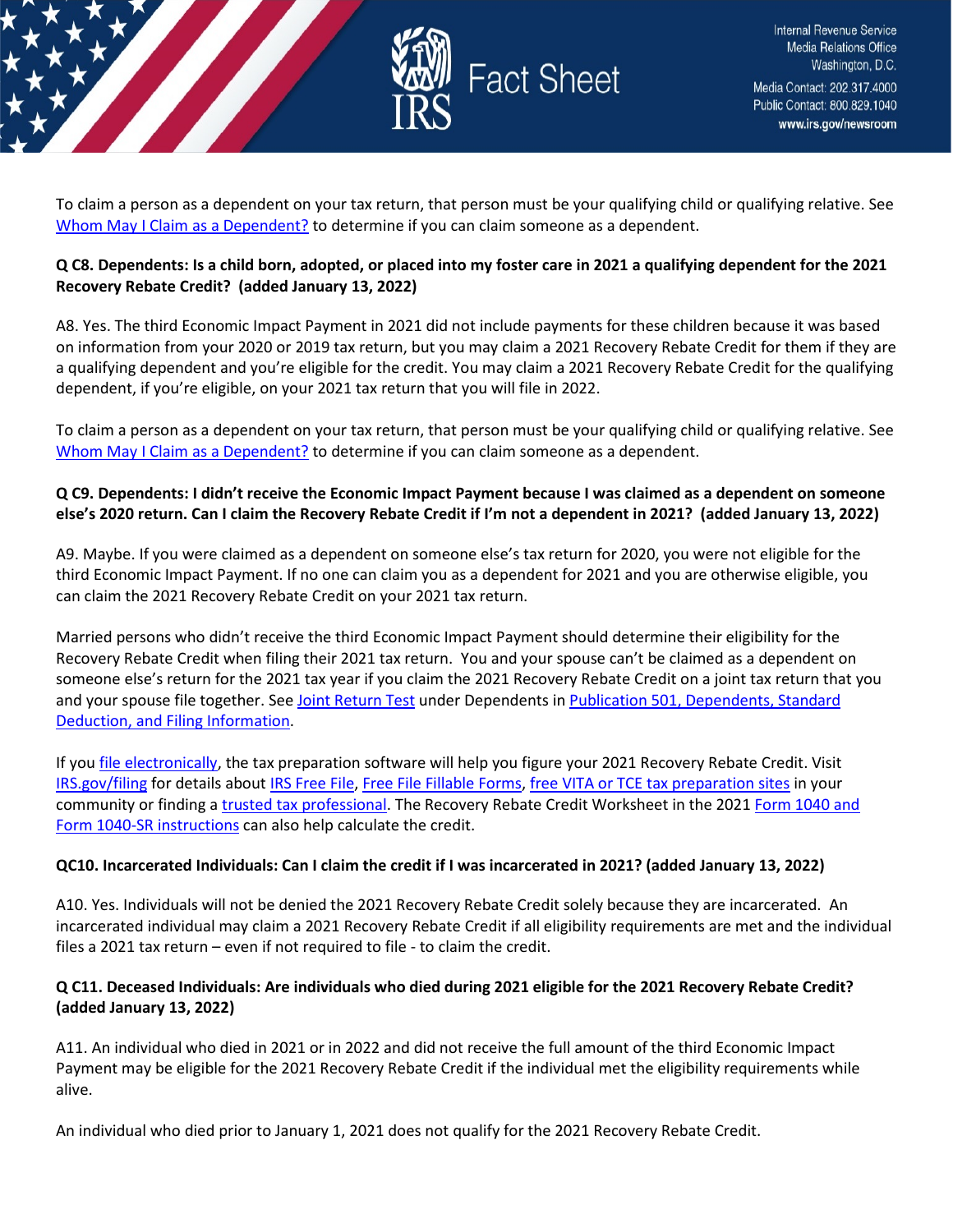

#### **Q C12. Social Security Number (SSN) Dependents: I don't have a valid SSN, but I have a dependent who does. May I claim a 2021 Recovery Rebate Credit for my dependent? (added January 13,2022)**

A12. A dependent who has a valid SSN is a qualifying dependent. You can claim up to \$1,400 for each qualifying dependent claimed on your tax return, even if you do not have a valid SSN, but you must meet all other eligibility and income requirements.

For example, if you file as head of household and your adjusted gross income is \$120,000 or more you would not qualify for any credit for you or your qualifying dependent. If your income was under \$120,000, you are a U.S. resident alien and not a dependent on another taxpayer's 2021 return, you can't claim \$1,400 for yourself, but you may still claim up to \$1,400 for each dependent you claimed on your return who has a valid SSN.

You can claim the 2021 Recovery Rebate Credit for your qualifying dependent by filing a 2021 tax return.

If yo[u file electronically,](https://www.irs.gov/filing/e-file-options) the tax preparation software will help you figure your 2021 Recovery Rebate Credit. Visit [IRS.gov/filing](https://www.irs.gov/filing) for details abou[t IRS Free File,](https://www.irs.gov/filing/free-file-do-your-federal-taxes-for-free) [Free File Fillable Forms,](https://www.irs.gov/e-file-providers/free-file-fillable-forms) [free VITA or TCE tax preparation sites](https://www.irs.gov/individuals/irs-free-tax-return-preparation-programs) in your community or finding [a trusted tax professional.](https://www.irs.gov/tax-professionals/choosing-a-tax-professional) The Recovery Rebate Credit Worksheet in the 2021 [Form 1040 and](https://www.irs.gov/forms-pubs/about-form-1040)  [Form 1040-SR instructions](https://www.irs.gov/forms-pubs/about-form-1040) can also help calculate the credit.

## **Q C13. U.S. Territory Residents: Can I claim a 2021 Recovery Rebate Credit if I was a bona fide resident of a U.S. territory in 2021? (added January 13, 2022)**

A13. No, you may not claim the credit from the IRS. Instead, tax authorities in U.S. territories will provide the Recovery Rebate Credit to eligible residents. Individuals who were territory residents in 2021 should direct questions about the third Economic Impact Payments received or the 2021 Recovery Rebate Credit to the tax authorities in the territories where they reside.

## <span id="page-13-0"></span>2021 Recovery Rebate Credit — Topic D: Claiming the 2021 Recovery Rebate Credit

## **Q D1. How to Claim: How do I claim the 2021 Recovery Rebate Credit? (updated February 8, 2022)**

A1. You must file a 2021 tax return to claim a Recovery Rebate Credit, even if you are otherwise not required to file a tax return. Your 2021 Recovery Rebate Credit will reduce any tax you owe for 2021 or be included in your tax refund.

[File electronically](https://www.irs.gov/filing/e-file-options) and tax preparation software will help you figure your Recovery Rebate Credit. The Recovery Rebate Credit Worksheet in the 2021 [Form 1040 and Form 1040-SR instructions](https://www.irs.gov/forms-pubs/about-form-1040) can also help determine if you are eligible for the credit.

If your income is \$73,000 or less, you can file your federal tax return electronically for free through the IRS [Free File](https://www.irs.gov/filing/free-file-do-your-federal-taxes-for-free)  [Program.](https://www.irs.gov/filing/free-file-do-your-federal-taxes-for-free) The fastest way to get your tax refund is to file electronically and have it [direct deposited,](https://www.irs.gov/refunds/get-your-refund-faster-tell-irs-to-direct-deposit-your-refund-to-one-two-or-three-accounts) contactless and free, into your financial account. You can have your refund direct deposited into your bank account, prepaid debit card or mobile app and will need to provide routing and account numbers.

**Q D2. The IRS hasn't finished processing my 2020 tax return. Can I file my 2021 tax return – even if I don't usually file taxes - to claim the 2021 Recovery Rebate Credit if I did not get my full amount of the third Economic Impact Payment? (updated February 8, 2022)**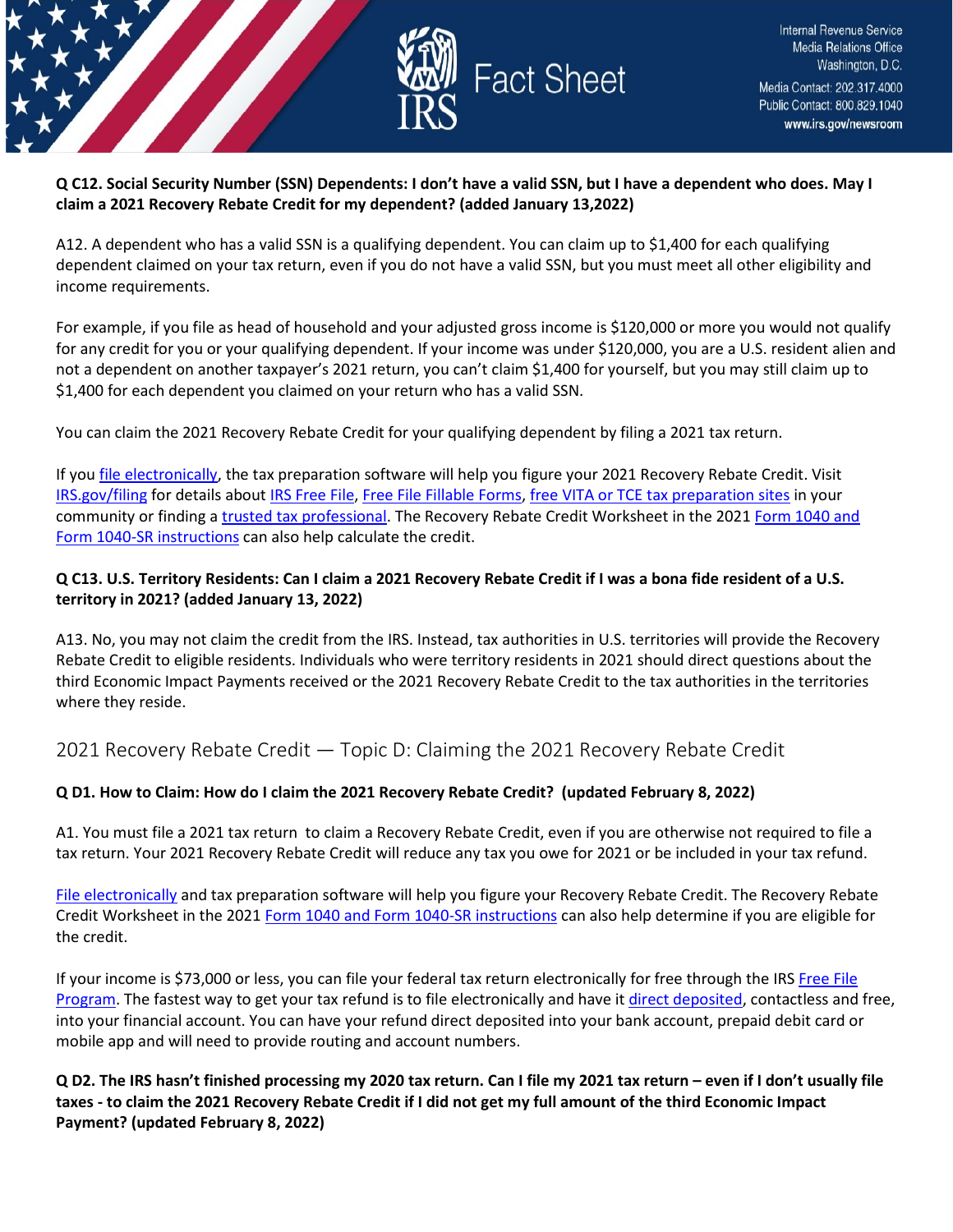

A2. Yes. If you did not receive the full amount of the third Economic Impact Payment and you are eligible for the 2021 Recovery Rebate Credit, you can file your 2021 tax return – even if you don't usually file taxes - to claim the credit even if your 2020 tax return hasn't finished processing. Your 2021 Recovery Rebate Credit will reduce any tax you owe for 2021 or be included in your tax refund.

**NOTE**: By law, the IRS cannot issue third Economic Impact Payments after December 31, 2021.

Avoid processing delays that can slow your refund by filing a complete and accurate tax return. You will need the total amount of your third Economic Impact payment and any plus-up payments to claim the 2021 Recovery Rebate Credit. You can find this amount in you[r Online Account.](https://www.irs.gov/payments/your-online-account) You may also refer to Notice 1444-C, Your Third Economic Impact Payment, which shows the amount of the third payment. Through March 2022, we'll send [Letter 6475](https://www.irs.gov/individuals/understanding-your-letter-6475) confirming the total amount of the third Economic Impact Payment and any plus-up payments you received in 2021. Any third Economic Impact Payments you received will reduce the amount of the Recovery Rebate Credit you claim on your tax return.

[File your 2021 tax return electronically](https://www.irs.gov/filing/e-file-options) and the tax preparation software will help you figure your 2021 Recovery Rebate Credit. Your Recovery Rebate Credit will reduce any tax you owe for 2021 or be included in your tax refund, and can be [direct deposited](https://www.irs.gov/refunds/get-your-refund-faster-tell-irs-to-direct-deposit-your-refund-to-one-two-or-three-accounts) into your financial account. You can use a bank account, prepaid debit card or alternative financial products for your direct deposit. You will need to provide routing and account numbers.

Visit [IRS.gov/filing](https://www.irs.gov/filing) for details about [IRS Free File,](https://www.irs.gov/filing/free-file-do-your-federal-taxes-for-free) [Free File Fillable Forms](https://www.irs.gov/e-file-providers/free-file-fillable-forms) or finding [a trusted tax professional.](https://www.irs.gov/tax-professionals/choosing-a-tax-professional) The Recovery Rebate Credit Worksheet in the 2021 [Form 1040 and Form 1040-SR instructions](https://www.irs.gov/forms-pubs/about-form-1040) can also help calculate the credit.

See the special instructions to Validate Your 2021 Electronic Tax Return if you need help.

## **Q D3. I'm not required to file a return for 2021, and I received my third Economic Impact Payment based on my 2021 federal benefits, but it did not include amounts for my spouse or qualifying dependents. Should I file a 2021 tax return – even if I don't usually file taxes - to get an additional amount? (added January 13, 2022)**

A3. Yes. If you did not receive the full amount of the third Economic Impact Payment, you must file a 2021 tax return to claim a 2021 Recovery Rebate Credit even if you are otherwise not required to file. This includes amounts for your spouse, if eligible, and qualifying dependents reported on your 2021 tax return for whom you did not receive a third payment.

Your 2021 Recovery Rebate Credit will reduce any tax you owe for 2021 or be included in your tax refund.

If your income is \$73,000 or less, you can file your federal tax return electronically for free through th[e IRS Free File](https://www.irs.gov/filing/free-file-do-your-federal-taxes-for-free)  [Program.](https://www.irs.gov/filing/free-file-do-your-federal-taxes-for-free) The fastest way to get your tax refund is t[o file electronically](https://www.irs.gov/filing/e-file-options) and have it direct deposited, contactless and free, into your financial account. You can have your refund [direct deposited](https://www.irs.gov/refunds/get-your-refund-faster-tell-irs-to-direct-deposit-your-refund-to-one-two-or-three-accounts) into your bank account, prepaid debit card or mobile app and will need to provide routing and account numbers.

#### **Q D4. What is the quickest way to get the 2021 Recovery Rebate Credit? (added January 13, 2022)**

A4. You must file a 2021 tax return – to claim a 2021 Recovery Rebate Credit, even if you are otherwise not required to file a tax return. Your 2021 Recovery Rebate Credit will reduce any tax you owe for 2021 or be included in your tax refund.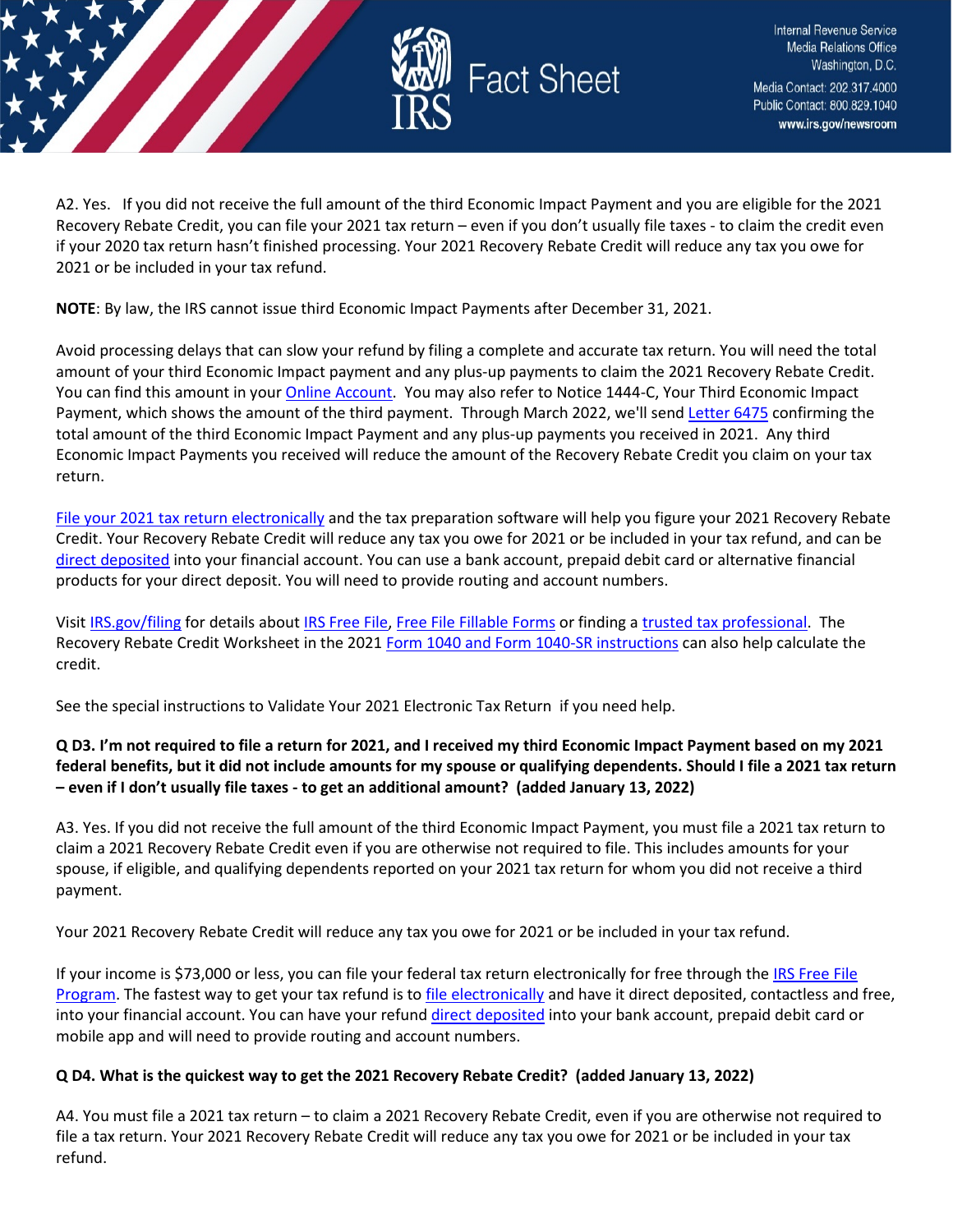

The fastest and most accurate way for you is to file is electronically where the tax preparation software will help you figure your 2021 Recovery Rebate Credit. Visit [IRS.gov/filing](https://www.irs.gov/filing) for details abou[t IRS Free File,](https://www.irs.gov/filing/free-file-do-your-federal-taxes-for-free) [Free File Fillable Forms](https://www.irs.gov/e-file-providers/free-file-fillable-forms) or finding a [trusted tax professional.](https://www.irs.gov/tax-professionals/choosing-a-tax-professional) The Recovery Rebate Credit Worksheet in the 2021 Form 1040 and Form 1040-SR [instructions](https://www.irs.gov/forms-pubs/about-form-1040) can also help determine if you are eligible to claim the credit.

The fastest way to get your tax refund is to [file electronically](https://www.irs.gov/filing/e-file-options) and have i[t direct deposited,](https://www.irs.gov/refunds/get-your-refund-faster-tell-irs-to-direct-deposit-your-refund-to-one-two-or-three-accounts) contactless and free, into your financial account. You can have your refund direct deposited into your bank account, prepaid debit card or mobile app and will need to provide routing and account numbers.

#### **Q D5. Where can I get help completing my 2021 tax return for the 2021 Recovery Rebate Credit if I can't do it myself? (added January 13, 2022)**

A5. If you are unable to or choose not to use th[e IRS Free File](https://www.irs.gov/filing/free-file-do-your-federal-taxes-for-free) o[r Free File Fillable Forms](https://www.irs.gov/e-file-providers/free-file-fillable-forms) to file your 2021 tax return even if you don't usually file taxes - to claim the 2021 Recovery Rebate Credit, there are various types of tax return preparers, including certified public accountants, enrolled agents, attorneys and others who can assist you in filing your return. See [Need someone to prepare your tax return?](https://www.irs.gov/tax-professionals/choosing-a-tax-professional) For information on how to choose the right preparer for you.

#### **Q D6. Where can I find the amount of my Third Economic Impact Payment? (updated February 8, 2022)**

A6. To find the amount of your Economic Impact Payments, check:

**[Your Online Account](https://www.irs.gov/payments/your-online-account)**: This is an online IRS application that allows you to securely access your individual account information. The amount of your third Economic Impact Payment is shown on the Tax Records tab/page under the section "Economic Impact Payment Information." If you and your spouse received joint payments, each of you will need to sign into your own account to retrieve your separate amounts.

**IRS letters**: We mailed Notice 1444-C that shows the third Economic Impact Payment to the address we have on file. If you received a joint payment with your spouse, the letter shows the total amount of payments. If you file separate 2021 tax returns, each of you must enter half of the amount of the payment.

**Letter 6475**: Through March 2022, we'll send this letter confirming the total amount of the third Economic Impact Payment and any plus-up payments you received for tax year 2021. If you and your spouse received joint payments, each of you will receive your own letter showing half of the third payment. If you file separate 2021 tax returns, each of you must enter your half of the payment amount when calculating any 2021 Recovery Rebate Credit you may be eligible for as shown o[n Letter 6475.](https://www.irs.gov/individuals/understanding-your-letter-6475)

Your 2021 account transcript: You can request this online or by mail using [Get Transcript.](https://www.irs.gov/individuals/get-transcript) You may also call us at 800908-9946 to have one sent by mail or you can submi[t Form 4506-T.](https://www.irs.gov/forms-pubs/about-form-4506-t) If you received joint payments with your spouse, the transcript shows the total amount of each payment under the primary taxpayer. If you file separate 2021 tax returns, each of you must enter half of the amount of the payment.

<span id="page-15-0"></span>2021 Recovery Rebate Credit — Topic E: Calculating the 2021 Recovery Rebate Credit

#### **Q E1. How do I figure the credit? (added January 13, 2022)**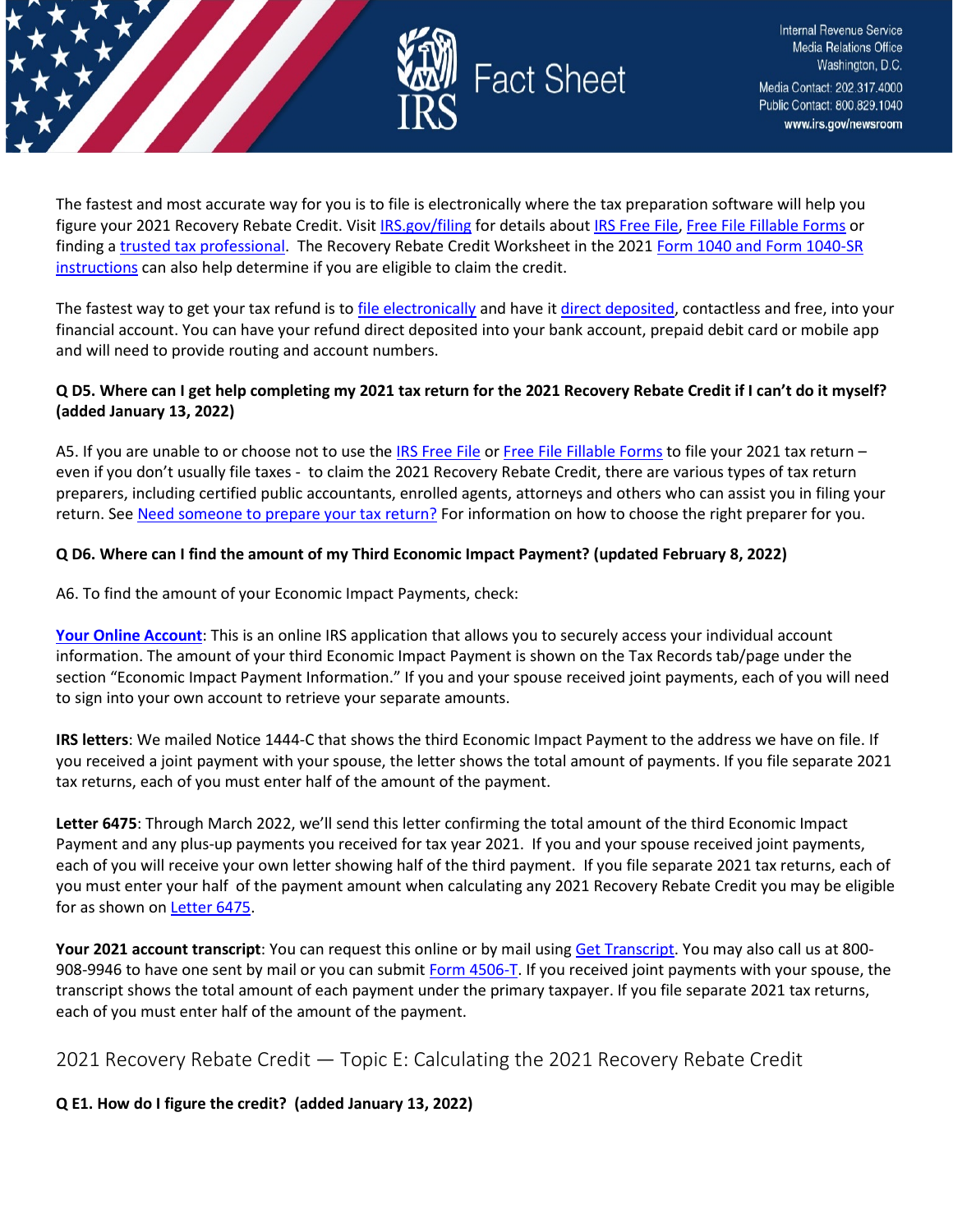

A1. You must file a 2021 tax return to claim a 2021 Recovery Rebate Credit, even if you usually don't file a tax return. See the [2021 Recovery Rebate Credit FAQs — Topic B: Claiming the Recovery Rebate Credit if you aren't required to file](https://www.irs.gov/newsroom/2021-recovery-rebate-credit-topic-b-claiming-the-2021-recovery-rebate-credit-if-you-arent-required-to-file-a-tax-return)  [a tax return.](https://www.irs.gov/newsroom/2021-recovery-rebate-credit-topic-b-claiming-the-2021-recovery-rebate-credit-if-you-arent-required-to-file-a-tax-return)

To figure the credit on your tax return, you will need to know the amount of any third Economic Impact Payments you received. This includes any plus-up payments.

Log into [your online account](https://www.irs.gov/payments/your-online-account) to find your Economic Impact Payment amounts. You can also refer to IRS Notice 1444-C mailed to your address of record. In January 2022, we'll send Letter 6475 confirming the total amount of the third Economic Impact Payment and any plus-up payments you received for tax year 2021. See: Where can I find the amount of my Third Economic Impact Payment?

The fastest and most accurate way for you is to file is electronically where the tax preparation software will help you figure your 2021 Recovery Rebate Credit.

You can also use the Recovery Rebate Credit Worksheet in the 2021 [Form 1040 and Form 1040-SR instructions](https://www.irs.gov/forms-pubs/about-form-1040) to help determine if you are eligible for the credit.

## **Q E2. Errors: Will the IRS figure the credit for me on my 2021 tax return? What happens if I claim an incorrect amount? (added January 13, 2022)**

A2. If you're eligible, you'll need to file a 2021 tax return to claim the 2021 Recovery Rebate Credit even if you aren't required to file a tax return. Line 30 on 2021 Form 1040 and Form 1040-SR is used to claim the Recovery Rebate Credit. File a complete and accurate return – even if you don't usually file taxes - to avoid processing delays that slow your tax refund.

The IRS will not calculate the Recovery Rebate Credit for you or correct your entry if you enter \$0 or leave the line blank for the credit.

If you make a mistake on the Line 30 amount (\$1 or more), we will calculate the correct amount of the Recovery Rebate Credit, correct your tax return, and continue processing it. This will delay the processing of your return. We will send you a notice explaining any changes we make.

To calculate and claim the Recovery Rebate Credit, you'll need the amounts of any third Economic Impact Payments, including plus-up payments that you received. Log int[o your online account](https://www.irs.gov/payments/your-online-account) to find your third Economic Impact Payment amounts. You can also refer to IRS Notice 1444-C mailed to your address of record. In early 2022, we'll send Letter 6475 confirming the total amount of the third Economic Impact Payment and any plus-up payments you received for tax year 2021. See: Where can I find the amount of my Third Economic Impact Payment?

[File electronically](https://www.irs.gov/filing/e-file-options) and the tax preparation software will help you figure your 2021 Recovery Rebate Credit. Visit [IRS.gov/filing](https://www.irs.gov/filing) for details abou[t IRS Free File,](https://www.irs.gov/filing/free-file-do-your-federal-taxes-for-free) [Free File Fillable Forms](https://www.irs.gov/e-file-providers/free-file-fillable-forms) or finding a [trusted tax professional.](https://www.irs.gov/tax-professionals/choosing-a-tax-professional) The Recovery Rebate Credit Worksheet in the2021 [Form 1040 and Form 1040-SR instructions](https://www.irs.gov/forms-pubs/about-form-1040) can also help determine if you are eligible to claim the credit and the amount to enter on line 30.

Your 2021 Recovery Rebate Credit will reduce any tax you owe for 2021 or be included in your tax refund.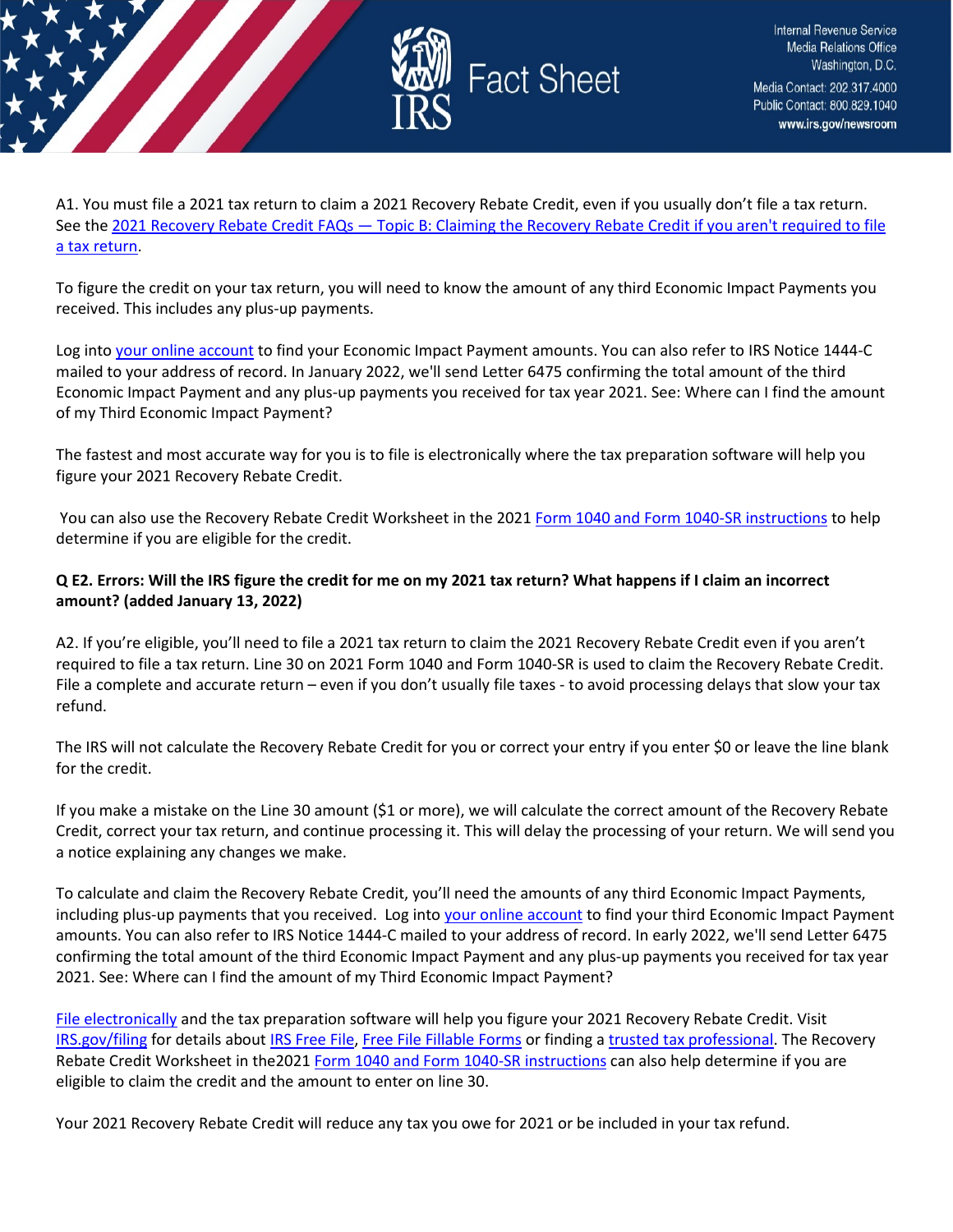

The fastest way to get your tax refund is to [file electronically](https://www.irs.gov/filing/e-file-options) and have it [direct deposited,](https://www.irs.gov/refunds/get-your-refund-faster-tell-irs-to-direct-deposit-your-refund-to-one-two-or-three-accounts) contactless and free, into your financial account. You can have your refund direct deposited into your bank account, prepaid debit card or mobile app and will need to provide routing and account numbers.

#### **Q E3. Worksheet: Am I required to complete the 2021 Recovery Rebate Credit Worksheet? (added January 13, 2022)**

A3. There is no need to claim the 2021 Recovery Rebate Credit or complete the worksheet if you received the full amount of the third Economic Impact Payment.

If you didn't receive the full amount of the third Economic Impact Payment, then the 2021 Recovery Rebate Credit Worksheet will help you find out how much of the credit you qualify for when filing your 2021 tax return. Completing the worksheet is not required, but it may be helpful for you to use it and keep it for your records.

To calculate and claim the 2021 Recovery Rebate Credit, you'll need to know the amounts of any third Economic Impact Payments you received. This includes any plus-up payments. Log into your online account to find your third Economic Impact Payment amounts. You can also refer to IRS Notice 1444-C mailed to your address of record. In early 2022, we'll send Letter 6475 confirming the total amount of the third Economic Impact Payment and any plus-up payments you received in 2021. See: Where can I find the amount of my Third Economic Impact Payment?

Your 2021 Recovery Rebate Credit will reduce any tax you owe for 2021 or be included in your tax refund.

If your income is \$73,000 or less, you can file your federal tax return electronically for free through the IRS [Free File](https://www.irs.gov/filing/free-file-do-your-federal-taxes-for-free) Program. The fastest way to get your tax refund is to [file electronically](https://www.irs.gov/filing/e-file-options) and have it direct deposited, contactless and free, into your financial account. You can have your refund [direct deposited](https://www.irs.gov/refunds/get-your-refund-faster-tell-irs-to-direct-deposit-your-refund-to-one-two-or-three-accounts) into your bank account, prepaid debit card or mobile app and will need to provide routing and account numbers.

## **Q E4. Deadline: Will I still be able to claim the credit if I file my tax return after the filing deadline? (added January 13, 2022)**

A4. Your 2021 tax refund will include your 2021 Recovery Rebate Credit.

To claim any refund, you generally must file your tax return within 3 years from the date the return was due (including extensions if you requested the extension by the due date) to get that refund. This includes any amount of the 2021 Recovery Rebate Credit included in your refund.

#### **Q E5. Not Required to File a Return: How do I claim the credit if I'm not required to file a 2021 tax return? (added January 13, 2022)**

A5. The only way to get a Recovery Rebate Credit is to file a 2021 tax return, even if you are otherwise not required to file a tax return. The fastest and most accurate way for you is to file is electronically where the tax preparation software will help you figure your 2021 Recovery Rebate Credit. Visit [IRS.gov/filing](https://www.irs.gov/filing) for details about [IRS Free File,](https://www.irs.gov/filing/free-file-do-your-federal-taxes-for-free) [Free File](https://www.irs.gov/e-file-providers/free-file-fillable-forms) Fillable [Forms](https://www.irs.gov/e-file-providers/free-file-fillable-forms) or finding [a trusted tax professional.](https://www.irs.gov/tax-professionals/choosing-a-tax-professional) The Recovery Rebate Credit Worksheet in the 2021 [Form 1040 and Form](https://www.irs.gov/forms-pubs/about-form-1040) [1040-SR instructions](https://www.irs.gov/forms-pubs/about-form-1040) can also help determine if you are eligible to claim the credit.

Your 2021 Recovery Rebate Credit will reduce any tax you owe for 2021 or be included in your tax refund. The fastest way to get your tax refund is to [file electronically](https://www.irs.gov/filing/e-file-options) and have it direct deposited, contactless and free, into your financial account. You can have your refund [direct deposited](https://www.irs.gov/refunds/get-your-refund-faster-tell-irs-to-direct-deposit-your-refund-to-one-two-or-three-accounts) into your bank account, prepaid debit card or mobile app and will need to provide routing and account numbers.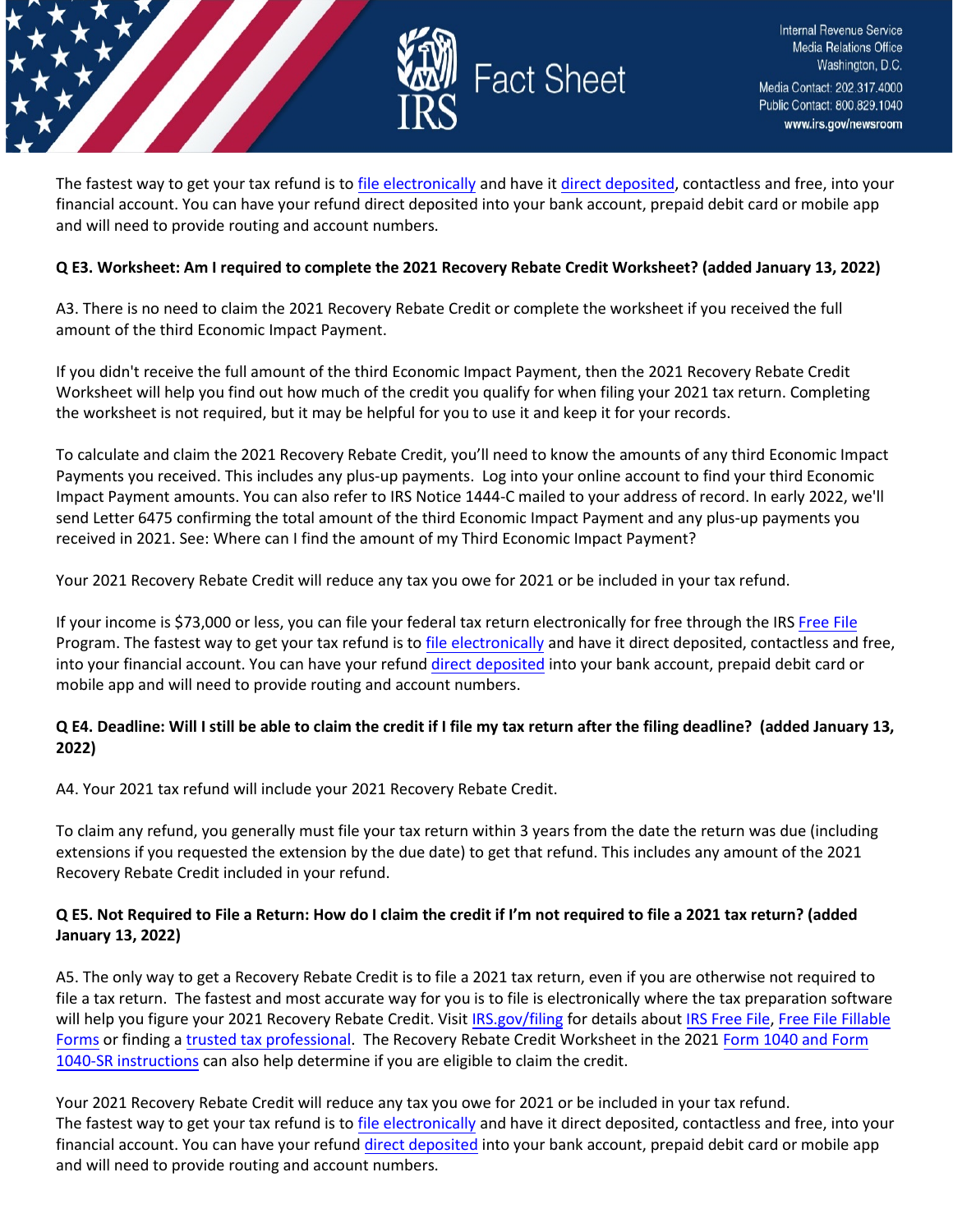

See the [Claiming the Recovery Rebate Credit if you aren't required to file a tax return FAQ section.](https://www.irs.gov/newsroom/2021-recovery-rebate-credit-topic-b-claiming-the-2021-recovery-rebate-credit-if-you-arent-required-to-file-a-tax-return)

#### **Q E6. Joint Return Deceased Spouse: How do I complete the 2021 Recovery Rebate Credit Worksheet if I received joint Economic Impact Payments with my spouse who died before January 1, 2021? (added January 13, 2022)**

A6. If your spouse died before January 1, 2021, and you received third Economic Impact Payments that included an amount for your deceased spouse, return the decedent's portion of the payment as described in [Does someone who](https://www.irs.gov/newsroom/questions-and-answers-about-the-first-economic-impact-payment-topic-a-eligibility)  [died qualify for the payment?](https://www.irs.gov/newsroom/questions-and-answers-about-the-first-economic-impact-payment-topic-a-eligibility)

If you did not get the full amount for the third Economic Impact Payment, you may be eligible to claim the 2021 Recovery Rebate Credit. Do not include your deceased spouse's portion of the Economic Impact Payment (no more than \$1,400) on the worksheet when filing your 2021 tax return. You should only include your portion of the payment and the amount for any qualifying children on the worksheet.

If your 2021 tax return has been processed and you didn't claim the credit on your return but are eligible for it, you must file an amended return to claim the credit. See the 2021 Recovery Rebate Credit FAQs - Topic G: Correcting issues after [the 2021 tax return is filed.](https://www.irs.gov/newsroom/2021-recovery-rebate-credit-topic-g-finding-the-third-economic-impact-payment-amount-to-calculate-the-2021-recovery-rebate-credit)

#### **Q E7. Joint Return Deceased Spouse: How do I complete the 2021 Recovery Rebate Credit Worksheet if my spouse died in 2021? (added January 13, 2022)**

A7. If you are filing your 2021 return with your deceased spouse as married filing jointly, you should enter \$2,800 on line 6 of the worksheet and \$1,400 on line 8 of the worksheet (if you answered "Yes" to question 2 or 3 in the worksheet). Also include the amount of any third Economic Impact Payments you both received on lines 16 and 19 of the worksheet. Please refer to the 2021 [Form 1040 and Form 1040-SR instructions](https://www.irs.gov/forms-pubs/about-form-1040) for more information.

#### **Q E8. Joint Return: What if I'm filing a joint return with my spouse this year and my spouse received a third Economic Impact Payment, but I did not? (added January 13, 2022)**

A8. If you did not receive the full amount for the third Economic Impact Payment and you and your spouse meet all the eligibility requirements based on your 2021 tax return, you may claim the 2021 Recovery Rebate Credit.

The only way to get a 2021 Recovery Rebate Credit is to file a 2021 tax return, even if you are otherwise not required to file a tax return. When you answer the tax preparation software questions or complete the 2021 Recovery Rebate Credit Worksheet for a joint tax return with your spouse, enter the combined third Economic Impact Payment amounts you and your spouse received.

Your 2021 Recovery Rebate Credit will reduce any tax you owe for 2021 or be included in your tax refund. If your income is \$73,000 or less, you can file your federal tax return electronically for free through the IRS [Free File](https://www.irs.gov/filing/free-file-do-your-federal-taxes-for-free) Program. The fastest way to get your tax refund is t[o file electronically](https://www.irs.gov/filing/e-file-options) and have it [direct deposited,](https://www.irs.gov/refunds/get-your-refund-faster-tell-irs-to-direct-deposit-your-refund-to-one-two-or-three-accounts) contactless and free, into your financial account. You can have your refund direct deposited into your bank account, prepaid debit card or mobile app and will need to provide routing and account numbers.

**Q E9. Federal Benefits Recipients: I'm a federal benefits recipient who didn't receive a third Economic Impact Payment and who is not required to file a 2021 tax return. How do I claim the credit? (added January 13, 2022)**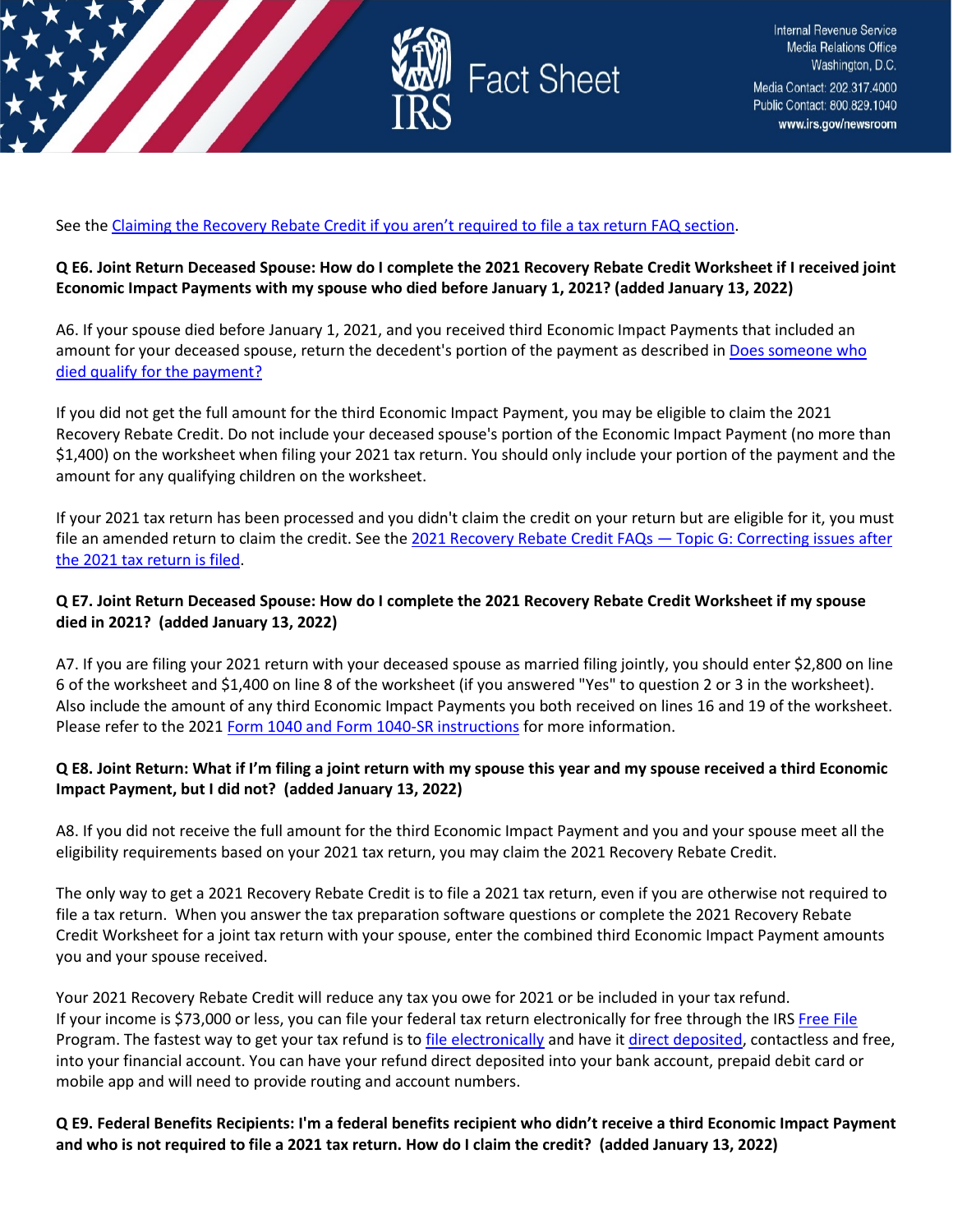

A9. The only way to get a 2021 Recovery Rebate Credit is to file a 2021 tax return, even if you are otherwise not required to file a tax return. The fastest and most accurate way for you is to file is electronically where the tax preparation software will help you figure your Recovery Rebate Credit. Visi[t IRS.gov/filing](https://www.irs.gov/filing) for details about [IRS Free File,](https://www.irs.gov/filing/free-file-do-your-federal-taxes-for-free) Free File [Fillable Forms](https://www.irs.gov/e-file-providers/free-file-fillable-forms) or finding [a trusted tax professional.](https://www.irs.gov/tax-professionals/choosing-a-tax-professional) The Recovery Rebate Credit Worksheet in the 2021 Form 1040 and [Form 1040-SR instructions](https://www.irs.gov/forms-pubs/about-form-1040) can also help determine if you are eligible to claim the credit.

Your 2021 Recovery Rebate Credit will reduce any tax you owe for 2021 or be included in your tax refund.

The fastest way to get your tax refund is to [file electronically](https://www.irs.gov/filing/e-file-options) and have i[t direct deposited,](https://www.irs.gov/refunds/get-your-refund-faster-tell-irs-to-direct-deposit-your-refund-to-one-two-or-three-accounts) contactless and free, into your financial account. You can have your refund direct deposited into your bank account, prepaid debit card or mobile app and will need to provide routing and account numbers.

### **Q E10. Third Economic Impact Payment Reporting: Do I have to report my third Economic Impact Payment as income on my 2021 tax return? (added January 13, 2022)**

A10. No, the third payment is not includible in your 2021 gross income. You should not include the payments as income on your Federal income tax return or pay income tax on them. They will not affect your income for purposes of determining eligibility for federal government assistance or benefit programs.

### **Q E11. Joint Economic Impact Payments: What if my spouse and I received a joint third Economic Impact Payment and we are not filing a joint 2021 tax return? (added January 13, 2022)**

A11. When third Economic Impact Payments were jointly issued to two spouses, each spouse must claim half the payment when calculating the 2021 Recovery Rebate Credit if they are not filing their 2021 tax return jointly. Each spouse must enter half the payment in the tax preparation software or on the 2021 Recovery Rebate Credit Worksheet. If filing a joint return, you will include the total amount of the third payment issued to you and your spouse.

The fastest and most accurate way for you is to file is electronically where the tax preparation software will help you figure your 2021 Recovery Rebate Credit. Visit [IRS.gov/filing](https://www.irs.gov/filing) for details abou[t IRS Free File,](https://www.irs.gov/filing/free-file-do-your-federal-taxes-for-free) [Free File Fillable Forms](https://www.irs.gov/e-file-providers/free-file-fillable-forms) or finding a [trusted tax professional.](https://www.irs.gov/tax-professionals/choosing-a-tax-professional) The Recovery Rebate Credit Worksheet in the 2021 [Form 1040 and Form 1040-SR](https://www.irs.gov/forms-pubs/about-form-1040)  [instructions](https://www.irs.gov/forms-pubs/about-form-1040) can also help determine if you are eligible for the credit.

Log into your [online account](https://www.irs.gov/payments/your-online-account) to view the amounts of your third Economic Impact Payments. You can also refer to your Notice 1444-C, Your Third Economic Impact Payment, which shows the amount of the third payment. In early 2022, we'll send Letter 6475 confirming the total amount of the third Economic Impact Payment and any plus-up payments you received in 2021. See: [Where can I find the amount of my Third Economic Impact Payment?](https://www.irs.gov/newsroom/2021-recovery-rebate-credit-topic-d-claiming-the-2021-recovery-rebate-credit#q6) 

#### **Q E12. Joint Economic Impact Payments: What if my Economic Impact Payment was sent to my ex-spouse and I never received my half? (added January 13, 2022)**

A12. When a third Economic Impact Payment was issued jointly to two spouses, each spouse is treated as receiving half the payment. When determining any 2021 Recovery Rebate Credit, each spouse must enter half the payment in the tax preparation software or on the 2021 Recovery Rebate Credit Worksheet.

**NOTE**: If the third Economic Impact Payment was based on a return was filed without your consent, refer to [Missing Economic Impact Payment: If I didn't receive the third Economic Impact Payments because a 2019 or](file:///C:%5CUsers%5CV0HBB%5CAppData%5CLocal%5CMicrosoft%5CWindows%5CINetCache%5CContent.Outlook%5CVOS5EG3Y%5CMissing%20Economic%20Impact%20Payment:%20If%20I%20didn)  [2020 joint return was filed in my name without my consent, can I claim the 2021 Recovery Rebate Credit?](file:///C:%5CUsers%5CV0HBB%5CAppData%5CLocal%5CMicrosoft%5CWindows%5CINetCache%5CContent.Outlook%5CVOS5EG3Y%5CMissing%20Economic%20Impact%20Payment:%20If%20I%20didn)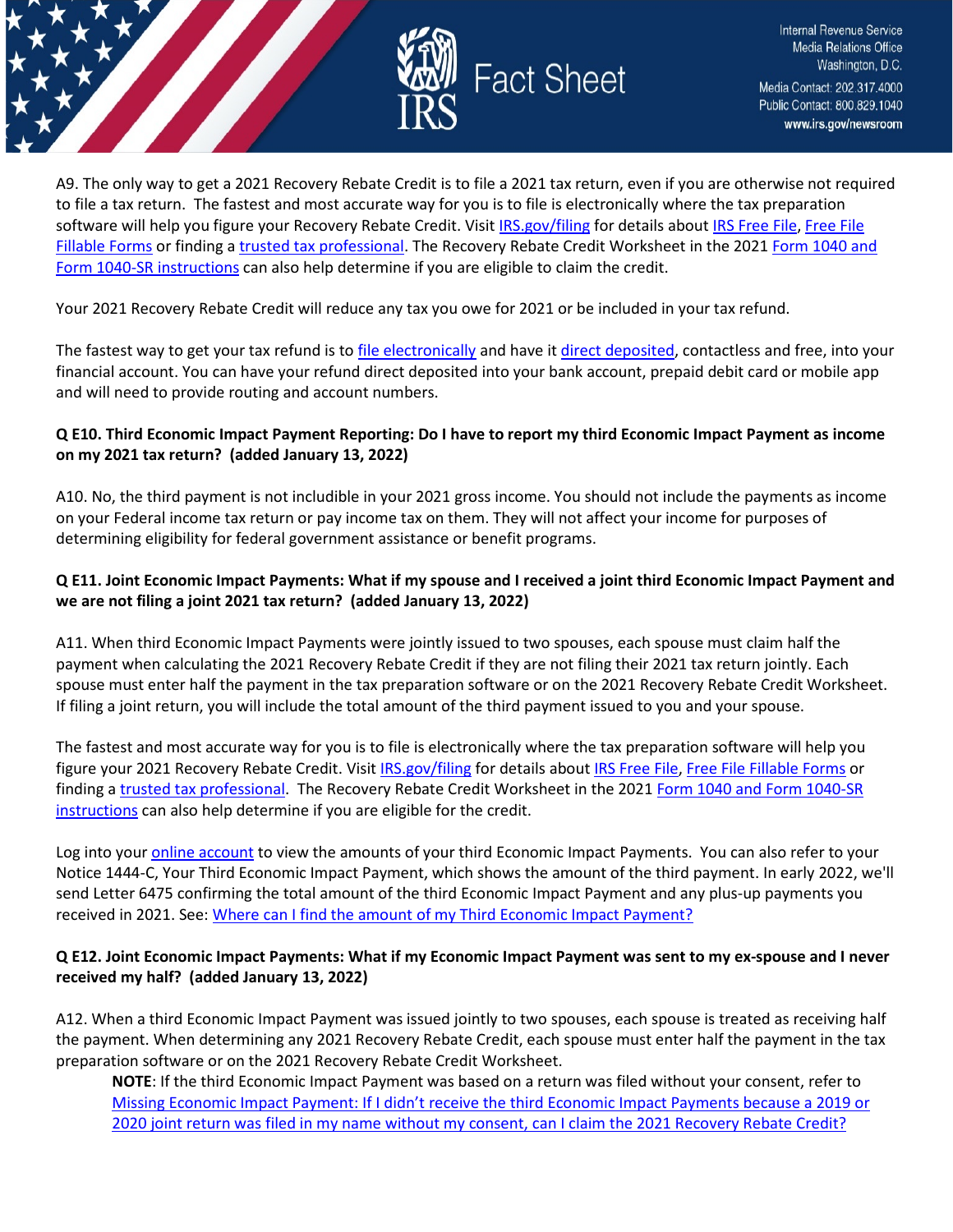

The fastest and most accurate way to file is electronically where the tax preparation software will help you figure your 2021 Recovery Rebate Credit. Visit [IRS.gov/filing](https://www.irs.gov/filing) for details about [IRS Free File,](https://www.irs.gov/filing/free-file-do-your-federal-taxes-for-free) [Free File Fillable Forms](https://www.irs.gov/e-file-providers/free-file-fillable-forms) or finding a [trusted tax professional.](https://www.irs.gov/tax-professionals/choosing-a-tax-professional) The Recovery Rebate Credit Worksheet in the 2021 [Form 1040 and Form 1040-SR instructions](https://www.irs.gov/forms-pubs/about-form-1040) can also help determine if you are eligible for the credit.

Log into your [online account](https://www.irs.gov/payments/your-online-account) to view the amounts of your third Economic Impact Payments. You can also refer to your Notice 1444-C, Your Third Economic Impact Payment, which shows the amount of the third payment. In early 2022, we'll send Letter 6475 confirming the total amount of the third Economic Impact Payment and any plus-up payments you received in 2021. See: Where can I find the amount of my Third Economic Impact Payment?

## **Q E13. EIP Card Not Activated: I received an EIP card for my third Economic Impact Payment but didn't activate it to use the funds. Can I claim the full amount of the credit? (added January 13, 2022)**

A13. No, you must reduce your 2021 Recovery Rebate Credit amount by the amount of third Economic Impact Payments that were loaded on the EIP cards. Whether you have activated your card is not relevant to the requirement that your 2021 Recovery Rebate Credit amount be reduced by the amount of the third Economic Impact Payment.

Your EIP card will continue to be available for use once you properly activate it. If not activated, no action will be taken on the card until it expires. The funds will remain valid on the card and accessible once you activate the card. The funds will not be returned to the IRS, unless you return the card to MetaBank®. If your card is lost or destroyed, you can request a replacement by contacting MetaBank®, N.A., at 800-240-8100 (option 2 from the main menu).

For more information, visi[t EIPcard.com.](https://www.eipcard.com/)

#### **Q E14. Filing Status Change: My filing status in 2021 is different from that in 2020. Does this affect the amount of the credit I can claim? (added January 13, 2022)**

A14. Maybe. When a third Economic Impact Payment was issued jointly to two spouses, each spouse is treated as receiving half the payment.

If your filing status for 2021 changed to or from Married Filing Jointly or if you remarried in 2021, each spouse should include their half of the third Economic Impact Payment when entering information into the tax preparation software or completing the worksheet to determine the amount of the 2021 Recovery Rebate Credit.

#### **Q E15. Dependents: Can my 2021 Recovery Rebate Credit include an amount for a qualifying dependent if the dependent received the third Economic Impact Payment or someone else received the third Economic Impact Payment for the dependent? (added January 13, 2022)**

A15. Yes, if you meet the eligibility requirements to claim the 2021 Recovery Rebate Credit. The amount of your credit may include up to \$1,400 for a qualifying dependent you are claiming on your 2021 return.

**Note: Qualifying dependents expanded for 2021 Recovery Rebate Credit**. Unlike the 2020 Recovery Rebate Credit, the 2021 credit includes additional amounts for all dependents, not just children under 17. Eligible individuals can claim the 2021 credit based on all of their qualifying dependents claimed on their return, including older relatives like college students, adults with disabilities, parents, and grandparents.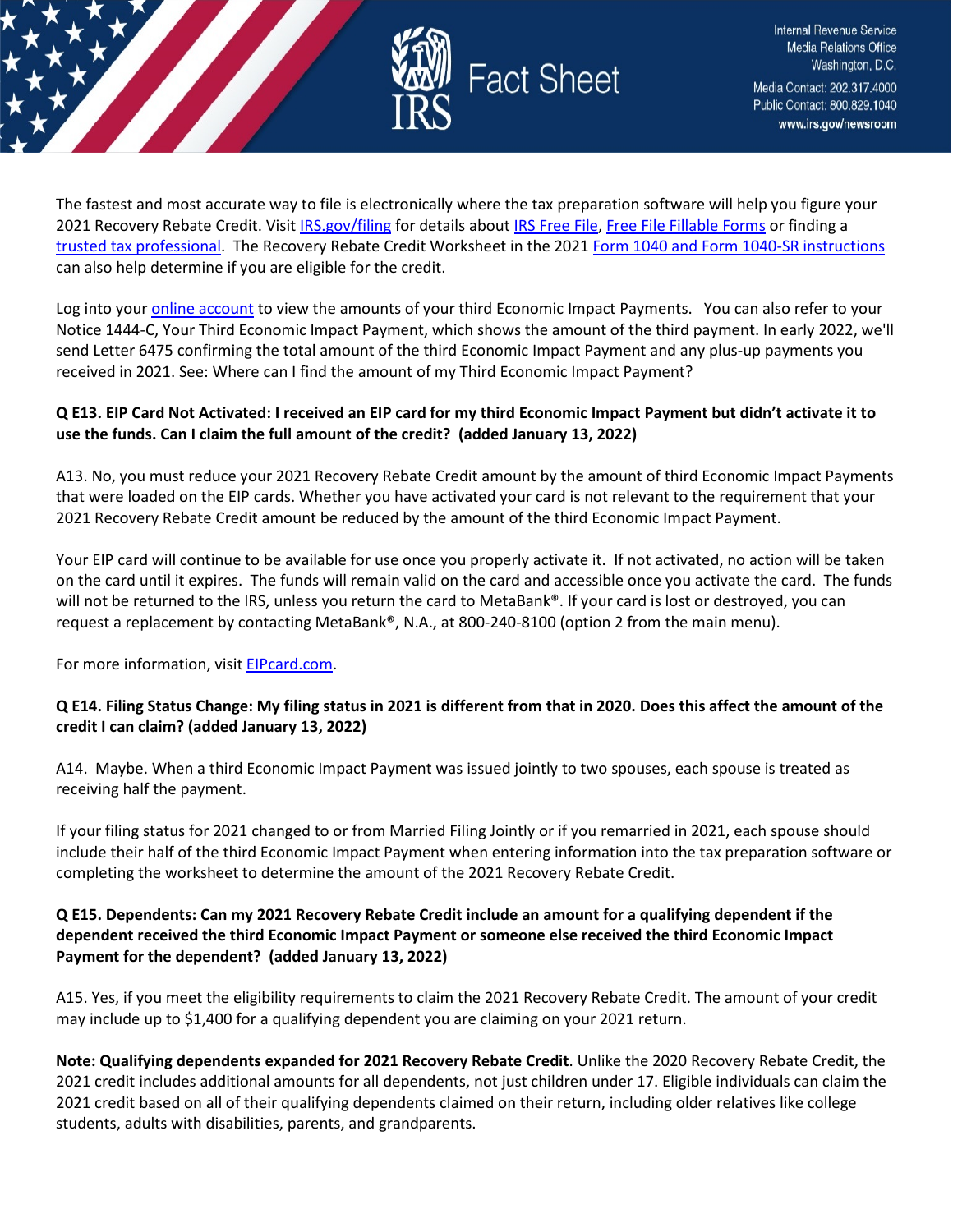

When you answer the tax preparation software questions or complete the 2021 Recovery Rebate Credit Worksheet, include only the third Economic Impact Payment amounts issued to you (and your spouse, if filing a 2021 joint return). Do not include third Economic Impact Payment amounts issued to anyone else, even if their payments included amounts for an individual who is your qualifying dependent for 2021. See: Where can I find the amount of my Third Economic Impact Payment?

Your 2021 Recovery Rebate Credit will reduce any tax you owe for 2021 or be included in your tax refund. If your income is \$73,000 or less, you can file your federal tax return electronically for free through the IRS [Free File](https://www.irs.gov/filing/free-file-do-your-federal-taxes-for-free) Program. The fastest way to get your tax refund is t[o file electronically](https://www.irs.gov/filing/e-file-options) and have it [direct deposited,](https://www.irs.gov/refunds/get-your-refund-faster-tell-irs-to-direct-deposit-your-refund-to-one-two-or-three-accounts) contactless and free, into your financial account. You can have your refund direct deposited into your bank account, prepaid debit card or mobile app and will need to provide routing and account numbers.

#### **Q E16. Who's a qualifying dependent for the Recovery Rebate Credit? (added January 13, 2022)**

A16. The 2021 Recovery Rebate Credit includes up to an additional \$1,400 for each qualifying dependent you claim on your 2021 tax return. A qualifying dependent is a dependent who has a valid Social Security number (SSN) or Adoption Taxpayer Identification Number issued by the IRS. A valid SSN for the 2021 Recovery Rebate Credit is one that is issued by the Social Security Administration by the due date of your 2021 tax return (including an extension if you requested the extension by the due date).

To claim a person as a dependent on your tax return, that person must be your qualifying child or qualifying relative. If you can be claimed as a dependent on someone else's 2021 tax return, then you cannot claim a dependent on your tax return. You also can't claim the 2021 Recovery Rebate Credit.

Se[e Topic C: Eligibility for claiming a Recovery Rebate Credit on a 2021 tax return](https://www.irs.gov/newsroom/2021-recovery-rebate-credit-topic-c-eligibility-for-claiming-a-recovery-rebate-credit-on-a-2021-tax-return) for more information.

**Q E17. Dependents: My third Economic Impact Payments included an amount for a dependent who was not my dependent in 2021. I have another qualifying dependent, born in 2021 to claim on my 2021 tax return who wasn't my qualifying dependent for the third Economic Impact Payment. Will I receive a 2021 Recovery Rebate Credit for the qualifying dependent born in 2021 who I will claim as a dependent for 2021? (added January 13, 2022)**

A17. The third Economic Impact Payment was an advance payment of the 2021 Recovery Rebate Credit. To issue the Economic Impact Payments as quickly as possible, applicable laws allowed the IRS to use your 2020 tax information. If your 2020 tax return was not on file, the IRS used your 2019 tax return information.

Generally, if you had the same number of qualifying dependents on your 2020 tax return that you'll have on your 2021 tax return – even if they are not the same dependents – it's likely we already issued you the full amount of the 2021 Recovery Rebate Credit as the third Economic Impact Payment.

If you were issued the full amount of the third Economic Impact Payment, you won't be eligible to claim the 2021 Recovery Rebate Credit for your dependent born in 2021 even though that child is a qualifying dependent for the credit. You were issued the full amount of the Recovery Rebate Credit if the third Economic Impact Payment was \$1,400 (\$2,800 if married filing jointly for 2021) plus \$1,400 for the number of qualifying dependents you had in 2021.

If you didn't receive the full amount of the third Economic Impact Payment and you meet all the eligibility requirements based on your 2021 tax return, you may claim the 2021 Recovery Rebate Credit.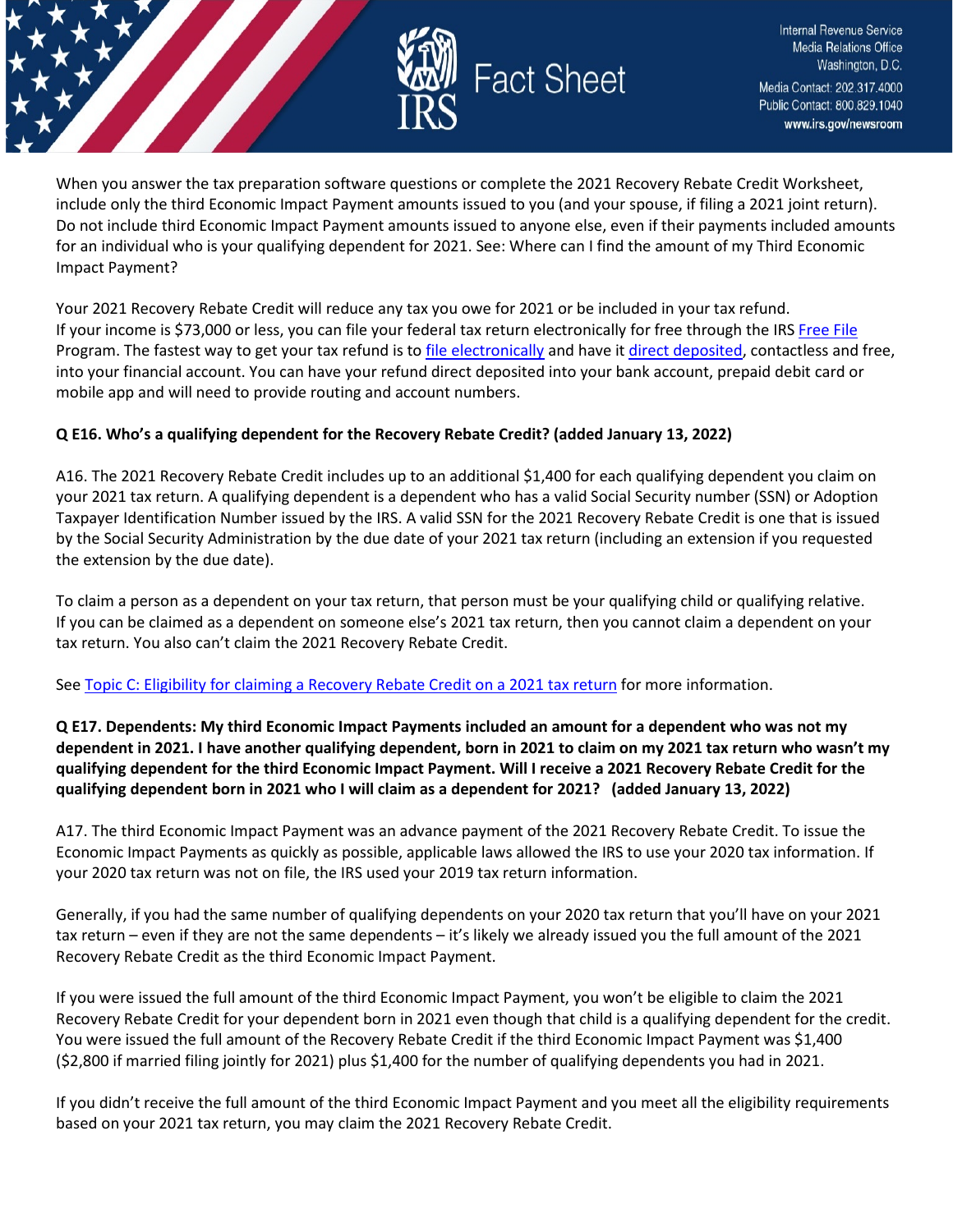

## <span id="page-22-0"></span>2021 Recovery Rebate Credit — Topic F: Receiving the Credit on a 2021 Tax Return

## **Q F1. Credit Delivery: How and when can I expect to get my 2021 credit? (added January 13, 2022)**

A1. If you didn't qualify for the third Economic Impact Payment or did not receive the full amount, you may be eligible to claim the 2021 Recovery Rebate Credit based on your 2021 tax information.

If you are eligible for the 2021 Recovery Rebate Credit, the credit amount will reduce the amount of tax you owe for 2021. If more than the tax you owe, it will be included as part of your 2021 tax refund. It will not be issued separately. You will receive your 2021 Recovery Rebate Credit included in your refund after your 2021 tax return is processed. If your income is \$73,000 or less, you can file your federal tax return electronically for free through the IRS [Free File](https://www.irs.gov/filing/free-file-do-your-federal-taxes-for-free) Program. The fastest way to get your tax refund is t[o file electronically](https://www.irs.gov/filing/e-file-options) and have it [direct deposited,](https://www.irs.gov/refunds/get-your-refund-faster-tell-irs-to-direct-deposit-your-refund-to-one-two-or-three-accounts) contactless and free, into your financial account. You can have your refund direct deposited into your bank account, prepaid debit card or mobile app and will need to provide routing and account numbers.

You can check the status of your refund unde[r Where's My Refund?](https://www.irs.gov/refunds) Generally, you will receive your refund within 3 weeks if you file electronically or 8 weeks if you mail your return. If the IRS identifies an error in your calculation for this (or anything else reported on your return), it could cause a delay while we make any necessary corrections.

## **Q F2. Back Taxes: Will the credit be applied to back taxes I owe? (added January 13, 2022)**

A2. The 2021 Recovery Rebate Credit amount will not be applied to past due federal income tax debts.

Generally, tax refunds are applied to tax you owe on your return or your outstanding federal income tax liability. If you claim a 2021 Recovery Rebate Credit, and your return reflects a tax refund – the refund amount associated with the 2021 Recovery Rebate Credit will not be applied to a federal income tax liability.

## **Q F3. Government Debts: Will the credit offset debts I owe to other government agencies? (added January 13, 2022)**

A3. Yes, the 2021 Recovery Rebate Credit can be reduced to pay debts owed to other Federal government agencies (separate from federal income tax debt) as well as to state agencies. Keep in mind that the credit is part of your tax refund and your tax refund is subject to any offset.

## **Q F4. Refunds or Tax Owed: How does the credit affect my tax refund or amount owed? (added January 13, 2022)**

A4. Your 2021 Recovery Rebate Credit will reduce any tax you owe for 2021 or be included in your tax refund. The most accurate way for you is to file is electronically where the tax preparation software will help you figure your 2021 Recovery Rebate Credit. Visit [IRS.gov/filing](https://www.irs.gov/filing) for details about [IRS Free File,](https://www.irs.gov/filing/free-file-do-your-federal-taxes-for-free) [Free File Fillable Forms](https://www.irs.gov/e-file-providers/free-file-fillable-forms) or finding a [trusted tax professional.](https://www.irs.gov/tax-professionals/choosing-a-tax-professional) The 2021 Recovery Rebate Credit Worksheet in the 202[1 Form 1040 and Form 1040-SR](https://www.irs.gov/forms-pubs/about-form-1040)  [instructions](https://www.irs.gov/forms-pubs/about-form-1040) can also help determine if you are eligible for the credit.

The fastest way to get your tax refund is to [file electronically](https://www.irs.gov/filing/e-file-options) and have i[t direct deposited,](https://www.irs.gov/refunds/get-your-refund-faster-tell-irs-to-direct-deposit-your-refund-to-one-two-or-three-accounts) contactless and free, into your financial account. You can have your refund direct deposited into your bank account, prepaid debit card or mobile app and will need to provide routing and account numbers.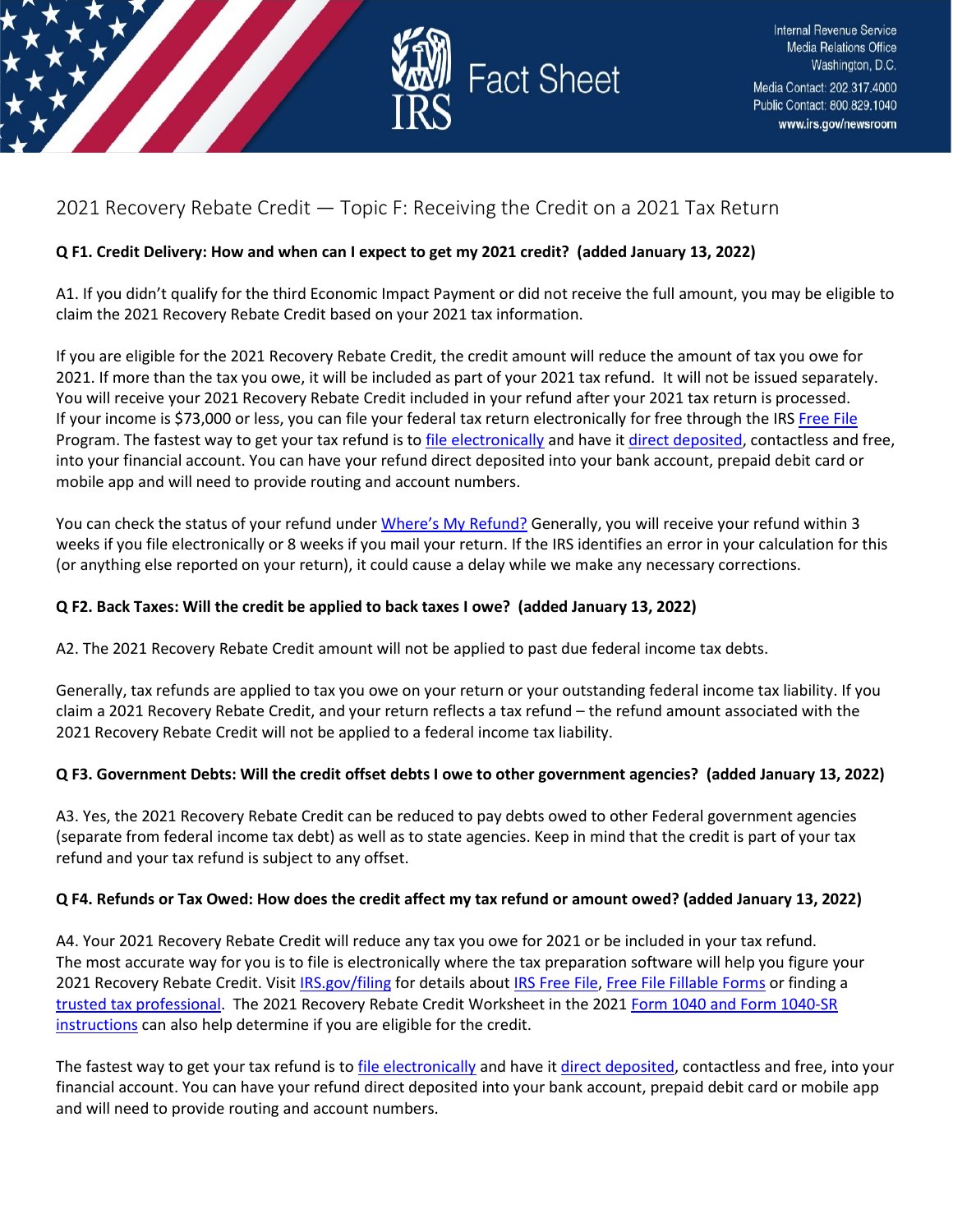

#### **Q F5. Tax Return Processing: Will it take longer to process my 2021 tax return if I claim the credit? (added January 13, 2022)**

A5. Claiming the 2021 Recovery Rebate Credit on your tax return will not delay the processing of your tax return. However, it is important that you claim the correct amount. Any errors in the credit amount on your tax return will be corrected, unless you entered \$0 or left the line blank for the Recovery Rebate Credit. If you are due a refund it may be delayed while we make any necessary corrections.

To figure the credit amount, you will need to know the amount(s) of any third Economic Impact Payments you received. Log into [your online account](https://www.irs.gov/payments/your-online-account) to find your third Economic Impact Payment amounts. You may also refer to Notice 1444-C, Your Third Economic Impact Payment, which shows the amount of the third payment. In early 2022, we'll send Letter 6475 confirming the total amount of the third Economic Impact Payment and any plus-up payments you received in 2021. See: [Where can I find the amount of my Third Economic Impact Payment?](https://www.irs.gov/newsroom/2021-recovery-rebate-credit-topic-g-finding-the-third-economic-impact-payment-amount-to-calculate-the-2021-recovery-rebate-credit#q2) 

The fastest and most accurate way for you is to file is electronically where the tax preparation software will help you figure your Recovery Rebate Credit. Visi[t IRS.gov/filing](https://www.irs.gov/filing) for details about [IRS Free File,](https://www.irs.gov/filing/free-file-do-your-federal-taxes-for-free) [Free File Fillable Forms,](https://www.irs.gov/e-file-providers/free-file-fillable-forms) [free VITA](https://www.irs.gov/node/9295)  [or TCE tax preparation sites](https://www.irs.gov/node/9295) in your community or finding a [trusted tax professional.](https://www.irs.gov/tax-professionals/choosing-a-tax-professional) The Recovery Rebate Credit Worksheet in the 202[1 Form 1040 and Form 1040-SR instructions](https://www.irs.gov/forms-pubs/about-form-1040) can also help determine if you are eligible for the credit.

Your 2021 Recovery Rebate Credit will reduce any tax you owe for 2021 or be included in your tax refund.

## **Q F6. Missing Economic Impact Payment: If I didn't receive the third Economic Impact Payments because a 2019 or 2020 joint return was filed in my name without my consent, can I claim the 2021 Recovery Rebate Credit? (added January 13, 2022)**

A6. You may be able to claim the Recovery Rebate Credit if you can establish in writing that the return was signed under duress, your signature was forged, the return was filed without your consent, or you were not legally married at the end of the year on which the third payment was based. We issued the third payments based on information from your 2020 tax return, or, if that wasn't available, your 2019 return.

To show that you could not resist your spouse's demands and signed under duress, you can provide written documentation to support your claim that the joint election was invalid. You may submit a separate return for the prior year if you had a filing requirement or provide a statement signed and sworn under penalties of perjury that you didn't need to file a tax return for the prior year or that the return was filed without your consent.

## **Q F7. Repayment: I received a third Economic Impact Payment. Do I need to pay back all or some of the payments if, based on the information reported on my 2021 tax return, I don't qualify for the amount that I already received? (added January 13, 2022)**

A7. No, if you qualified for a third payment based on your 2019 or 2020 tax return, the law doesn't require you to pay back all or part of the payment you received based on the information reported on your 2021 tax return.

## **Q F8. Missing Economic Impact Payment: I received my third payment by check, but it was lost, stolen, or destroyed. How do I get a new one? (updated February 8, 2022)**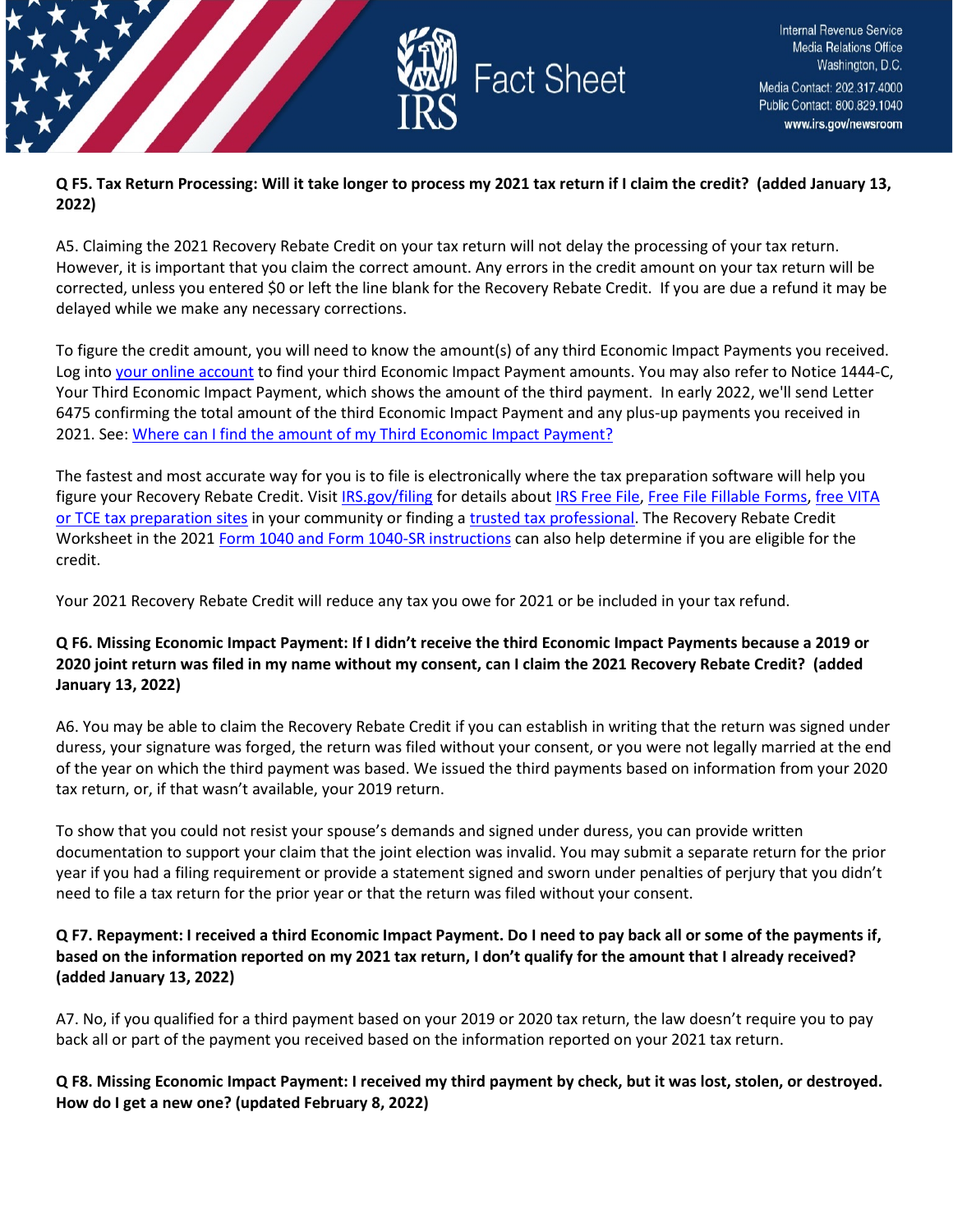

A8. If you received your third payment by check and it was lost, stolen or destroyed, you should request a payment trace so the IRS can determine if your payment was cashed. See How do I request a payment trace to track my third Economic [Impact Payment?](https://www.irs.gov/newsroom/questions-and-answers-about-the-third-economic-impact-payment-topic-j-payment-issued-but-lost-stolen-destroyed-or-not-received#howdoitrack)

If a trace is initiated and the IRS determines that the check wasn't cashed, the IRS will credit your account for that payment, but the IRS cannot reissue your payment. Instead, you will need to claim the 2021 Recovery Rebate Credit on your 2021 tax return if eligible.

**Note**: If you are filing your 2021 tax return before your trace is complete, do not include the payment amount on the Recovery Rebate Credit Worksheet. If you do, you may receive a notice saying your 2021 Recovery Rebate Credit was changed, but an adjustment will be made after the trace is complete and it is determined your payment has not been cashed. You will not need to take any additional action to receive the credit.

If you do not request a trace on your payment, you may receive an error when claiming the 2021 Recovery Rebate Credit on your 2021 tax return. Since the payment was issued to you, you may not be eligible for any credit.

### **Q F9. Missing Economic Impact Payment: How do I request a payment trace to track my third Economic Impact Payments? (updated Feburary 8, 2022)**

A9. If your payment was issued as a direct deposit, your first step is to check with your bank and make sure they didn't receive a deposit.

You should only request a payment trace to track your payment if a payment was issued to you and you have not received it within the timeframes below. IRS assistors cannot initiate a payment trace unless it has been:

- 5 days since the deposit date and the bank says it hasn't received the payment
- 4 weeks since the payment was mailed by check to a standard address
- 6 weeks since the payment was mailed, and you have a forwarding address on file with the local post office
- 9 weeks since the payment was mailed, and you have a foreign address

**Note**: If you have a foreign address, there may be international service disruptions at the United States Postal Service (USPS) or the foreign country you are in due to the COVID-19 pandemic. See the [USPS Service Alerts](https://about.usps.com/newsroom/service-alerts/) page and check with your local consulate for more information.

**Do not request a payment trace** to determine if you were eligible for a payment or to confirm the amount of payment you should have received.

#### **How we process your claim**

We'll process your claim for a missing payment in one of two ways:

• If a trace is initiated and the IRS determines that the check wasn't cashed, the IRS will credit your account for that payment, but the IRS cannot reissue your payment. Instead, you will need to claim the 2021 Recovery Rebate Credit on your 2021 tax return if eligible.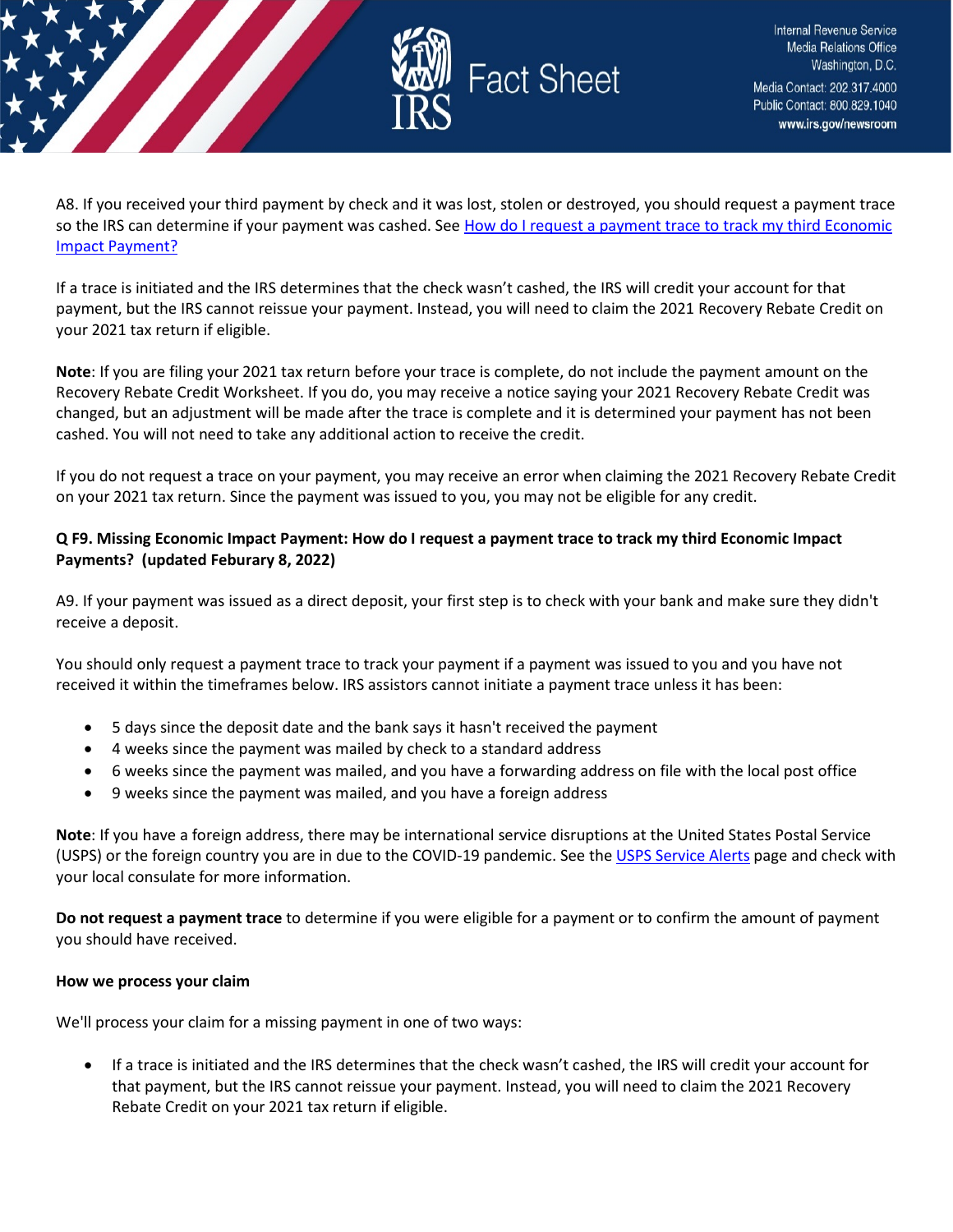

**Note**: If you are filing your 2021 tax return before your trace is complete, do not include the payment amount on the Recovery Rebate Credit Worksheet. If you do, you may receive a notice saying your 2021 Recovery Rebate Credit was changed, but an adjustment will be made after the trace is complete and it is determined your payment has not been cashed. You will not need to take any additional action to receive the credit.

If you do not request a trace on your payment, you may receive an error when claiming the 2021 Recovery Rebate Credit on your 2021 tax return. Since the payment was issued to you, you may not be eligible for any credit.

• If the check **was** cashed, the Treasury Department's Bureau of the Fiscal Service will send you a claim package that includes a copy of the cashed check. Follow the instructions. The Treasury Department's Bureau of the Fiscal Service will review your claim and the signature on the canceled check before determining whether the payment can be reversed and your Recovery Rebate adjusted.

#### **To start a payment trace**:

- Call us at 800-919-9835
- Mail or fax a complete[d Form 3911, Taxpayer Statement Regarding Refund](https://www.irs.gov/pub/irs-pdf/f3911.pdf) PDF.

#### **Reminder: DO NOT request a trace prior to the timeframes above. IRS assistors cannot start a trace prior to those timeframes**.

#### **To complete the Form 3911**:

- Write "EIP3" on the top of the form to identify the payment you want to trace.
- Complete the form answering all refund questions as they relate to your Economic Impact Payment.
- When completing item 7 under Section 1:
	- o Check the box for "Individual" as the **Type of return**
	- o Enter "2021" as the **Tax Period**
	- o Do not write anything for the **Date Filed**
	- Sign the form. If you file married filing joint, both spouses must sign the form.

You will generally receive a response 6 weeks after we receive your request for a payment trace, but there may be delays due to limited staffing. Get up-to-date status on affected [IRS operations and services.](https://www.irs.gov/newsroom/irs-operations-during-covid-19-mission-critical-functions-continue) Do not mail or fax Form 3911 if you have already requested a trace by phone.

• If you mail or fax the form prior to the timeframes above, your request will not be processed until those timeframes are met.

#### **Mail or fax the form to**:

**Note**: Do not send anything other than a Form 3911 to the fax numbers below.

| If you live in                                                   | then mail to this address                                               | or fax to    |
|------------------------------------------------------------------|-------------------------------------------------------------------------|--------------|
| Maine, Maryland, Massachusetts, New<br><b>Hampshire, Vermont</b> | Andover Internal Revenue Service<br>310 Lowell St.<br>Andover, MA 01810 | 855-253-3175 |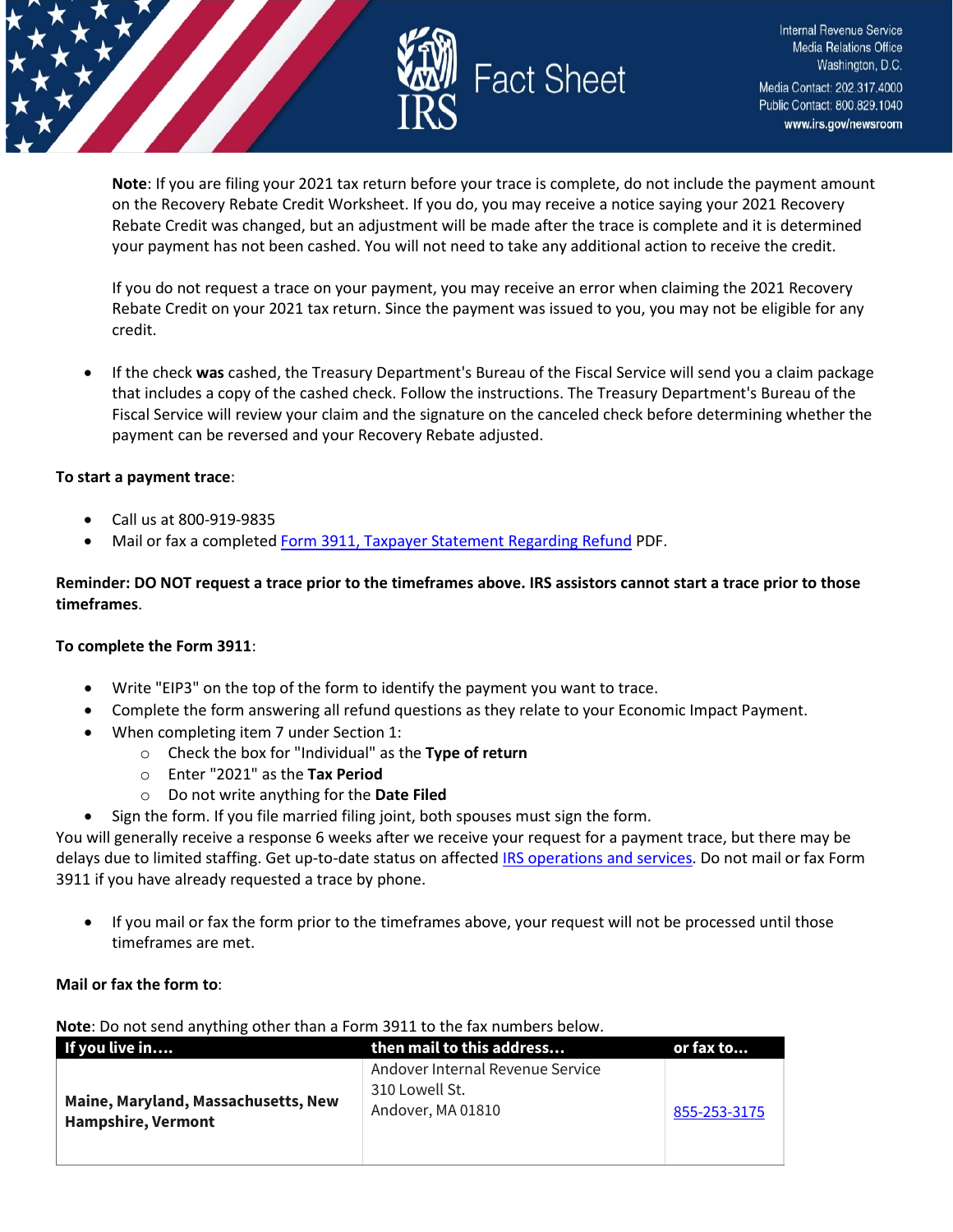

| Georgia, Iowa, Kansas, Kentucky,<br><b>Virginia</b>                                                                                             | Atlanta Internal Revenue Service<br>4800 Buford Hwy<br>Chamblee, GA 30341           | 855-275-8620 |
|-------------------------------------------------------------------------------------------------------------------------------------------------|-------------------------------------------------------------------------------------|--------------|
| Florida, Louisiana, Mississippi,<br>Oklahoma, Texas                                                                                             | Austin Internal Revenue Service<br>3651 S Interregional Hwy 35<br>Austin, TX 78741  | 855-203-7538 |
| <b>New York</b>                                                                                                                                 | Brookhaven Internal Revenue Service<br>1040 Waverly Ave.<br>Holtsville, NY 11742    | 855-297-7736 |
| Alaska, Arizona, California, Colorado,<br>Hawaii, Nevada, New Mexico, Oregon,<br>Utah, Washington, Wisconsin, Wyoming                           | Fresno Internal Revenue Service<br>3211 S Northpointe Dr<br>Fresno, CA 93725        | 855-332-3068 |
| Arkansas, Connecticut, Delaware,<br>Indiana, Michigan, Minnesota, Missouri,<br>Montana, Nebraska, New Jersey, Ohio,<br><b>West Virginia</b>     | Kansas City Internal Revenue Service<br>333 W Pershing Rd.<br>Kansas City, MO 64108 | 855-344-9993 |
| Alabama, North Carolina, North Dakota,<br>South Carolina, South Dakota,<br><b>Tennessee</b>                                                     | Memphis Internal Revenue Service<br>5333 Getwell Rd.<br>Memphis, TN 38118           | 855-580-4749 |
| District of Columbia, Idaho, Illinois,<br>Pennsylvania, Rhode Island                                                                            | Philadelphia Internal Revenue Service<br>2970 Market St.<br>Philadelphia, PA 19104  | 855-404-9091 |
| A foreign country, U.S. possession or<br>territory, or use an APO or FPO address,<br>or file Form 2555 or 4563, or are a dual-<br>status alien. | Austin Internal Revenue Service<br>3651 S Interregional Hwy 35<br>Austin, TX 78741  | 855-203-7538 |

<span id="page-26-0"></span>2021 Recovery Rebate Credit — Topic G: Finding the Third Economic Impact Payment Amount to Calculate the 2021 Recovery Rebate Credit

**Q G1. Who needs to know their third Economic Impact Payment amount when they file their 2021 tax return? (added January 13, 2022)**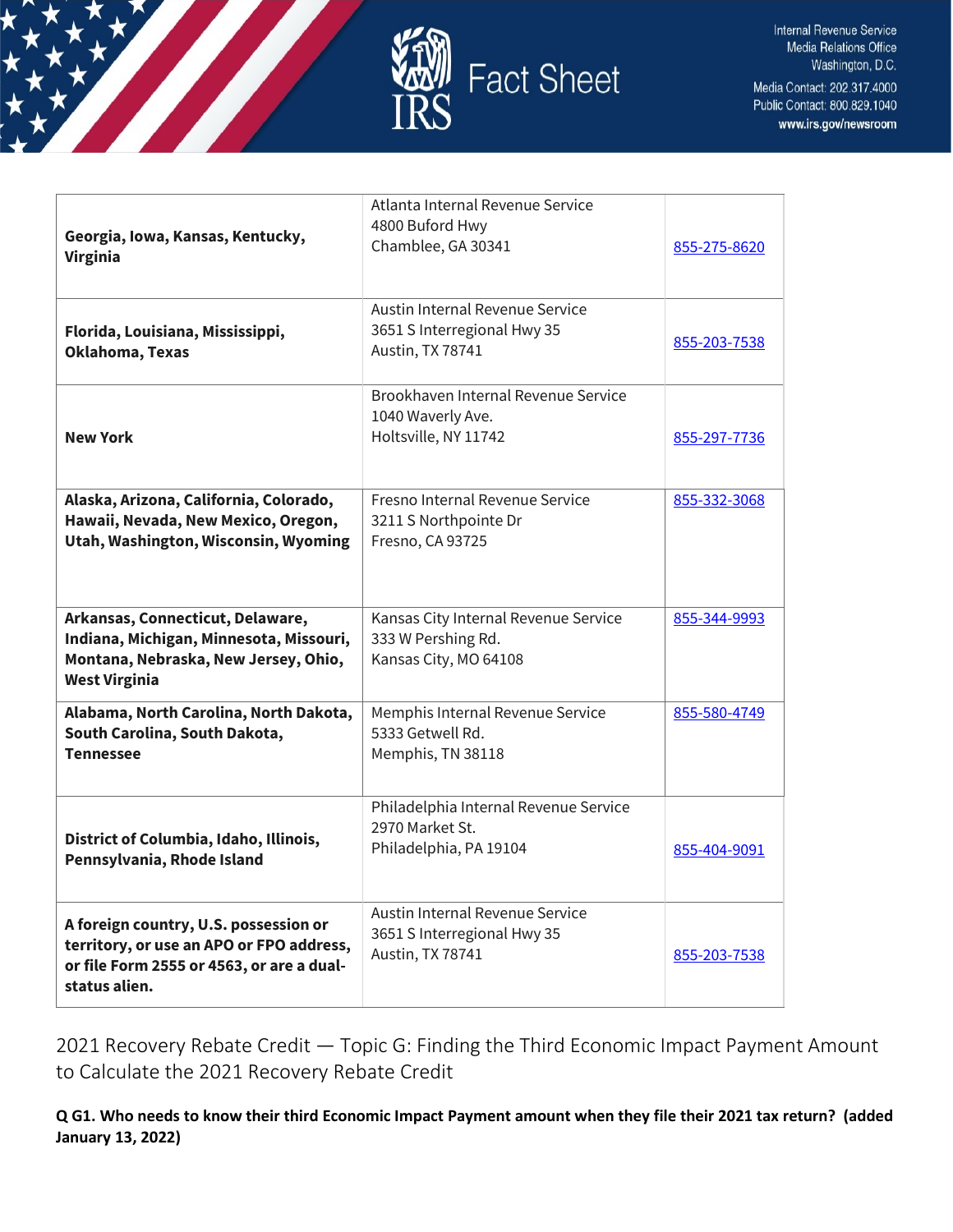

A1. If you didn't qualify for a third Economic Impact Payment or got less than the full amount, you may be eligible to claim the 2021 Recovery Rebate Credit based on your 2021 tax year information. If you're eligible, you'll need to file a 2021 tax return even if you don't usually file a tax return. Your 2021 Recovery Rebate Credit will reduce any tax you owe for 2021 or be included in your tax refund.

Anyone eligible to claim the 2021 Recovery Rebate Credit needs to know their third Economic Impact Payment amount, including any plus-up payments, to correctly calculate the credit. Spouses filing a joint return for 2021 need to know the payment amounts for both spouses in order to claim the credit.

You don't need to claim the Recovery Rebate Credit on your 2021 tax return if you were issued the full amount of that credit through the third round of Economic Impact Payments. You were issued the full amount of the Recovery Rebate Credit if your third Economic Impact Payment was \$1,400 (\$2,800 if married filing jointly for 2021) plus \$1,400 for each qualifying dependent reported on your 2021 tax return.

If filing your return electronically, the tax preparation software will help you accurately figure your 2021 Recovery Rebate Credit. Visit [IRS.gov/filing](https://www.irs.gov/filing) for details about [IRS Free File,](https://www.irs.gov/filing/free-file-do-your-federal-taxes-for-free) [Free File Fillable Forms](https://www.irs.gov/e-file-providers/free-file-fillable-forms), free VITA or TCE tax preparation [sites](https://www.irs.gov/individuals/irs-free-tax-return-preparation-programs) in your community or finding a [trusted tax professional.](https://www.irs.gov/tax-professionals/choosing-a-tax-professional) The Recovery Rebate Credit Worksheet in the 2021 Form [1040 and Form 1040-SR instructions](https://www.irs.gov/forms-pubs/about-form-1040) can also help determine if you are eligible to claim the credit.

### **Q G2. Where can I find the amount of my third Economic Impact Payments to help me calculate the 2021 Recovery Rebate Credit? (updated February 8, 2022)**

A2. You can find the amount of the third Economic Impact Payments in one of the following ways:

- **Your [online account](https://www.irs.gov/payments/your-online-account)**. It's an online IRS application that allows you to securely access your individual account information. The amounts of your third Economic Impact Payments are shown on the Tax Records tab/page under the section "Economic Impact Payment Information". If you and your spouse received joint payments, each of you will need to sign into your own online account to retrieve your separate amounts.
- **Your Notice 1444-C, Your Third Economic Impact Payment, which shows the amount of the third payment**. If you received joint payments with your spouse, the letters show the total amount of each payment. If you file separate 2021 tax returns, each of you must enter half of the amount of the payment shown on Notice 1444-C. Individuals who received plus-up payments received a separate Notice 1444-C after your payment was issued.
- **Letter 6475, Your 2021 Economic Impact Payment(s)**. Through March 2022, we'll send this letter confirming the total amount of the third Economic Impact Payment and any plus-up payments you received for tax year 2021. If you and your spouse received joint payments, each of you will receive your own letter showing half of the third payment. If you file separate 2021 tax returns, each of you must enter your half of the payment amount shown on [Letter 6475](https://www.irs.gov/individuals/understanding-your-letter-6475) when calculating any 2021 Recovery Rebate Credit you may be eligible for .
- **Your 2021 account transcript, which you can request online or by mail using [Get Transcript.](https://www.irs.gov/individuals/get-transcript)** You may also call our automated phone transcript service at 800-908-9946 for it be sent by mail or you can submit [Form 4506-T.](https://www.irs.gov/forms-pubs/about-form-4506-t) If you received joint payments with your spouse, the transcript shows the total amount of each payment under the primary taxpayer. If you file separate 2021 tax returns, each of you must enter half of amount of the payment.

## **Q G3. What if my online account or letter shows I was issued a payment, but I never received one? (added January 13, 2022)**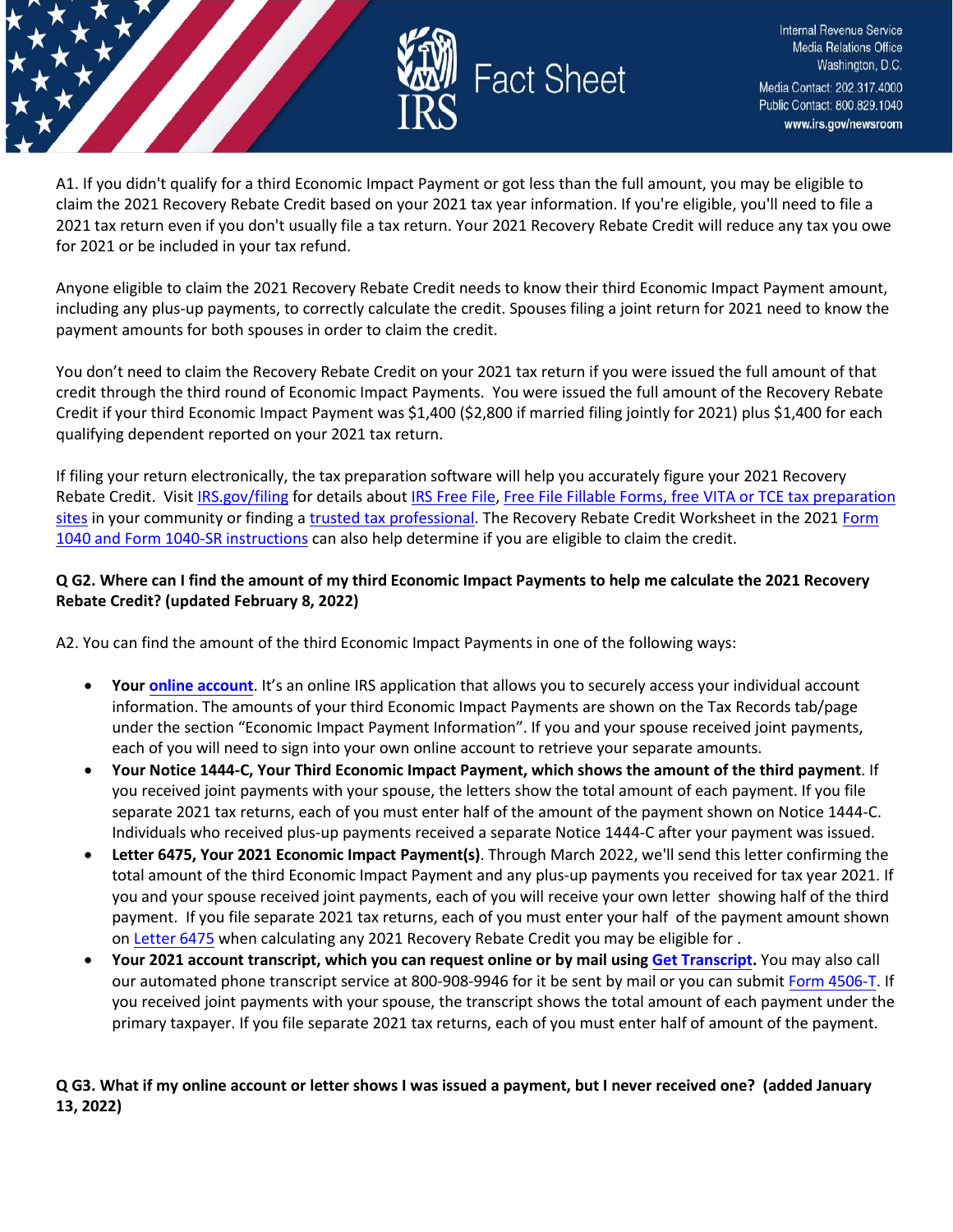

A3. There are several possibilities for why your account shows you were issued a third Economic Impact Payment even though you did not receive one.

- You were issued an EIP Card and inadvertently discarded it not realizing it was your Economic Impact Payment. You may request a free replacement through MetaBank® Customer Service by calling 800-240-8100 and following the prompts for a lost or discarded card. Please see the Economic Impact Payment Information Center — [Topic E: EIP Cards](https://www.irs.gov/newsroom/questions-and-answers-about-the-first-economic-impact-payment-topic-e-eip-cards) for more information.
- Your payment was made to a bank account or address you shared with a spouse.

#### Se[e How do I request a Payment Trace to track my third Economic Impact Payment?](https://www.irs.gov/newsroom/questions-and-answers-about-the-third-economic-impact-payment-topic-j-payment-issued-but-lost-stolen-destroyed-or-not-received)

- If your payment was returned by the post office or financial institution and hasn't been credited back to your account yet.
- If none of the scenarios above apply and you never received your payment even though your online account or letter show it was issued to you

#### **Q G4. How do I access my online account? (added January 13, 2022)**

A4. You can access your online account through a secure login at [IRS.gov/account.](https://www.irs.gov/payments/your-online-account) You can also find the online account application by going to the IRS.gov homepage and clicking on "Sign in to your Account".

#### **Q G5. I received joint Economic Impact Payments with my spouse. Does my online account include my spouse's amount? (added January 13, 2022)**

A5. No, your account online will show only your portion of the payments. Your spouse will need to sign into their own account to retrieve their portion of the payments.

#### **Q G6. Does my online account show whether I received more than one third Economic Impact Payment? (added January 13, 2022)**

A6. The 2021 Tax Records tab will show the total amount of the third payments you received including any plus-up payments. Any plus up payment will not be shown separately.

## <span id="page-28-0"></span>2021 Recovery Rebate Credit — Topic H: Correcting issues after the 2021 tax return is filed

#### **Q H1. I'm eligible for a 2021 Recovery Rebate Credit but did not claim it on my 2021 tax return. Do I need to amend my 2021 tax return? (added January 13, 2022)**

A1. Yes, if you didn't claim the credit on your original tax return you will need to file an [Amended U.S. Individual Income](https://www.irs.gov/forms-pubs/about-form-1040x)  [Tax Return, Form 1040-X,](https://www.irs.gov/forms-pubs/about-form-1040x) to claim it. The IRS will not calculate the 2021 Recovery Rebate Credit for you if you did not enter any amount on your original tax return, or you entered \$0. Use the Interactive Tax Assistant, Should I File an [Amended Return?,](https://www.irs.gov/help/ita/should-i-file-an-amended-return) to help determine if you should amend your original tax return.

If you need to file an amended return – even if you don't usually file taxes - to claim the 2021 Recovery Rebate Credit, use the worksheet in the [2021 instructions for Form 1040 and 1040-SR](https://www.irs.gov/forms-pubs/about-form-1040) to determine the amount of your credit. Enter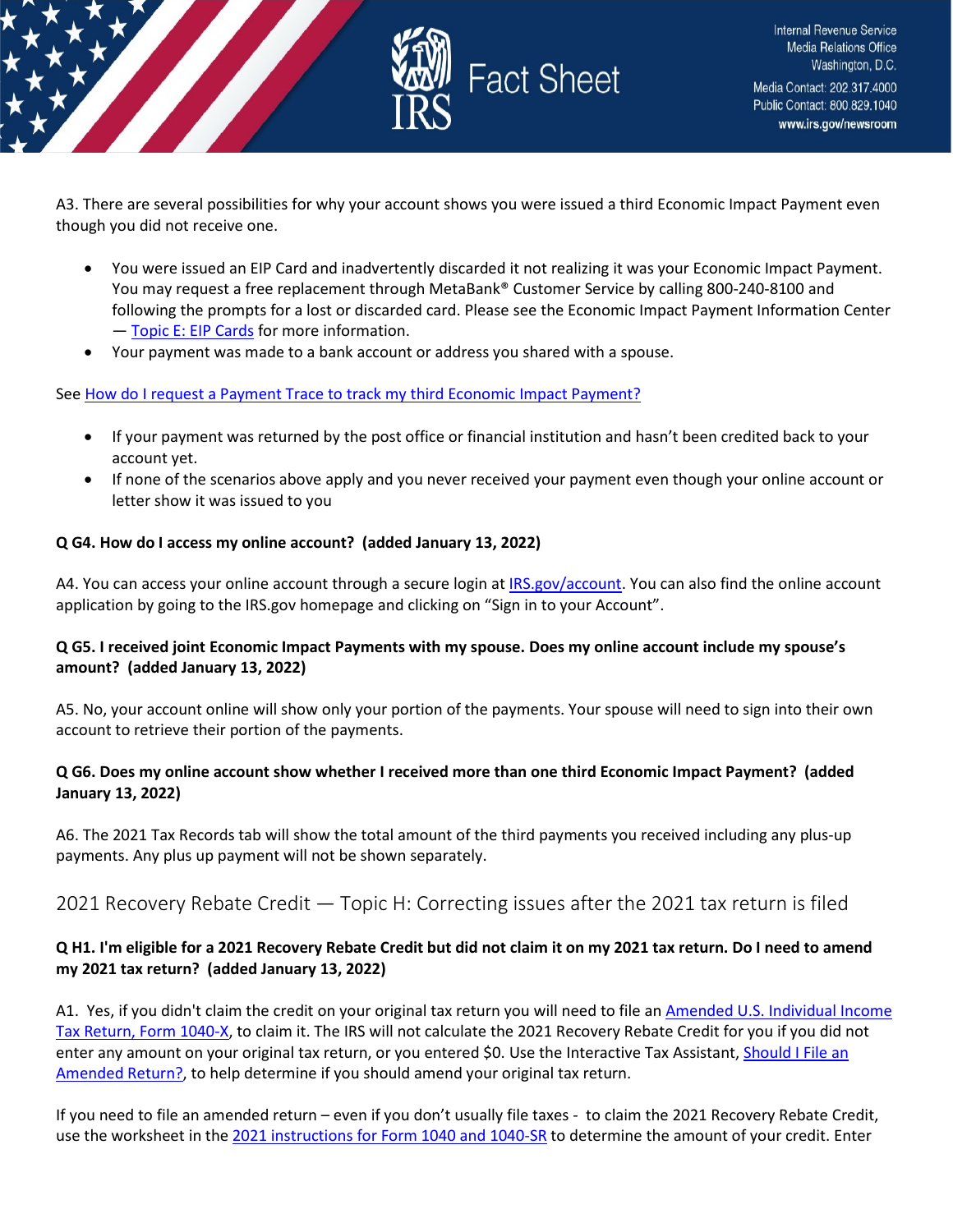

the amount on the Refundable Credits section of the 1040-X and include "Recovery Rebate Credit" in the Explanation of Changes section.

If you filed your 2021 return electronically and need to file an amended return, you may be able to file Form 1040-X electronically.

If you did not file your 2021 return electronically, you will need to submit a paper version of the Form 1040-X and should follow the instructions for preparing and mailing the paper form.

Use th[e Where's My Amended Return?](https://www.irs.gov/filing/wheres-my-amended-return) online tool to check the status of your amended return. The tool works for paper and electronic amended returns.

**DO NOT file an amended tax return if you entered an incorrect amount for the 2021 Recovery Rebate Credit on your tax return**. If you entered an amount other than \$0 on line 30 but made a mistake in calculating the amount, the IRS will calculate the correct amount of the 2021 Recovery Rebate Credit, make the correction to your tax return, and continue processing your return. If a correction is needed, there may be a delay in processing your return and the IRS will send you a notice explaining any change made.

To check the status of your refund from your original return, chec[k Where's My Refund?](https://www.irs.gov/refunds)

#### **Q H2. I received a notice indicating I made an error when calculating the 2021 Recover Rebate Credit on my return. How do I respond? (added January 13, 2022)**

A2. **DO NOT file an amended tax return with the IRS**. If you entered an amount other than \$0 on line 30 but made a mistake in calculating the amount, the IRS will calculate the correct amount of the 2021 Recovery Rebate Credit, make the correction to your tax return, and continue processing your return. If a correction is needed, there may be a delay in processing your return and the IRS will send you a notice explaining any change made.

If you agree with the changes we made, no response or action is required.

If you disagree, you can call us at the toll-free number listed on the top right corner of your notice.

If the IRS agrees to make a change to the amount of Recovery Rebate Credit you are owed and it results in a refund, you may check the status of your refund from your original return using Where's My Refund?

If you did not enter an amount on line 30 of your 2021 Form 1040 or Form 1040-SR or entered \$0, see I'm eligible for a [2021 Recovery Rebate Credit but did not claim it on my 2021 tax return. Do I need to amend my 2021 tax return?](https://www.irs.gov/newsroom/2021-recovery-rebate-credit-topic-h-correcting-issues-after-the-2021-tax-return-is-filed#q1)

#### **Q H3. I filed my 2021 return electronically, but made a mistake calculating my 2021 Recovery Rebate Credit. Will my return be rejected? (added January 13, 2022)**

A3. No, the IRS will not reject your tax return if you made an error in calculating your 2021 Recovery Rebate Credit. DO NOT file an amended tax return with the IRS.

If you entered an amount greater than \$0 on line 30 and made a mistake on the amount, the IRS will calculate the correct amount of the Recovery Rebate Credit, make the correction to your tax return and continue processing your return. If a correction is needed, there may be a delay in processing your return and the IRS will send you a notice explaining any change made.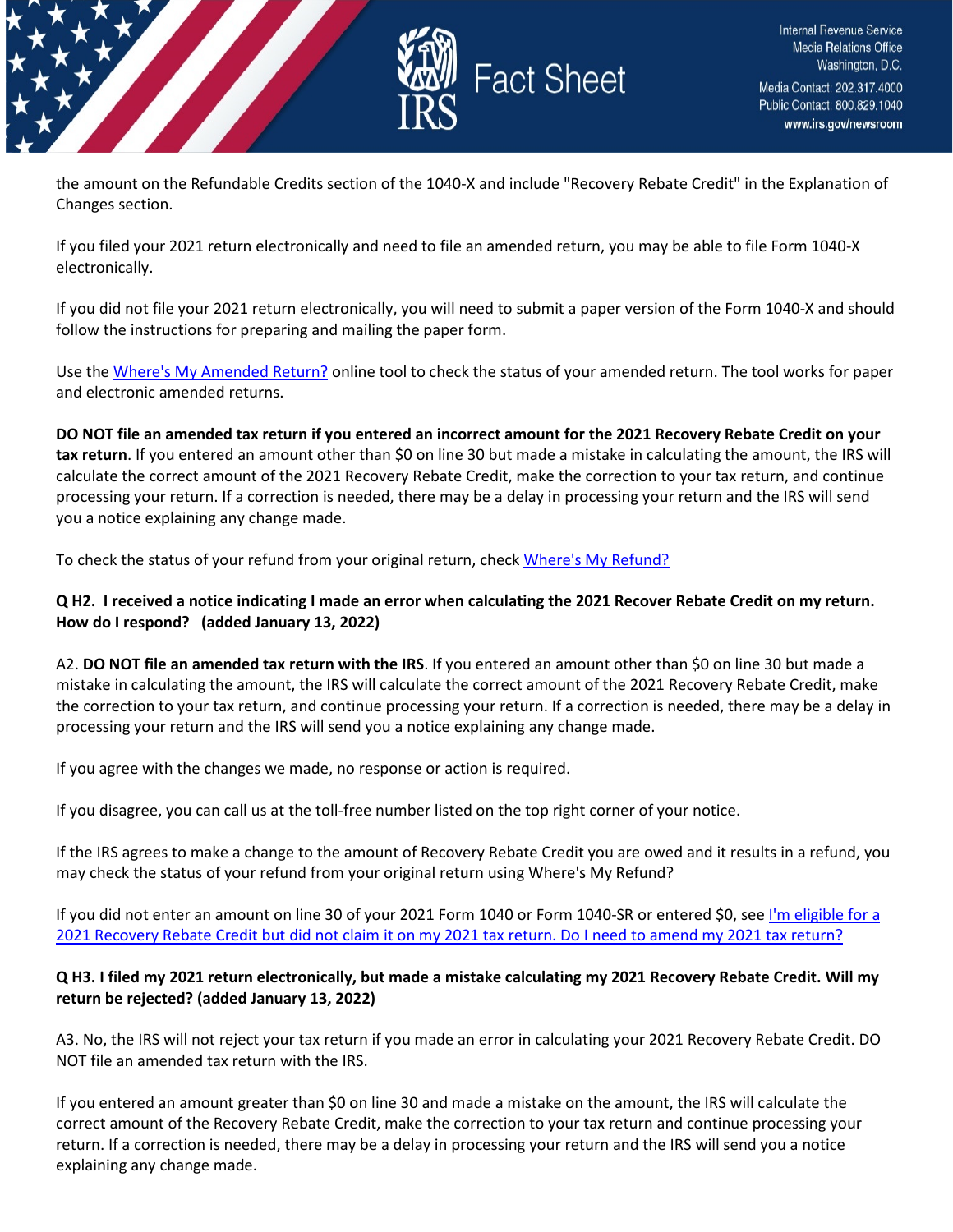

If the IRS agrees to make a change to the amount of Recovery Rebate Credit you are owed and it results in a refund, you may check the status of your refund from your original return usin[g Where's My Refund?](https://www.irs.gov/refunds)

## **Q H4. I received a Notice CP10, CP11, CP12, CP13, CP16, CP23, CP24 or CP25 saying there was an issue with my 2021 Recovery Rebate Credit. What do I need to do? (added January 13, 2022)**

A4. If you agree with the changes we made, no response is required.

If you disagree, you can call us at the toll-free number listed on the top right corner of your notice.

#### **Q H5. I received a notice saying that my 2021 Recovery Rebate Credit was changed because I was claimed as a dependent on another taxpayer's 2021 return. What do I need to do? (added January 13, 2022)**

A5. If you filed a 2021 return and checked the box stating you can be claimed as a dependent by another taxpayer, you do not qualify for the 2021 Recovery Rebate Credit. To claim the 2021 Recovery Rebate Credit, you cannot be a dependent of another person.

If you agree with the changes we made, no response or action is required. The notice is informing you that the IRS already adjusted your return and disallowed the 2021 Recovery Rebate Credit.

If you disagree, you can call us at the toll-free number listed on the top right corner of your notice.

## **Q H6. I received a notice saying my 2021 Recovery Rebate Credit was changed because there was an issue with my (or my spouse's or qualifying dependent's) Social Security number (SSN) or Individual Taxpayer Identification Number (ITIN). What do I need to do? (added January 13, 2022)**

A6. If you, your spouse, and qualifying children have a valid Social Security number and entered it on your return, compare the number and name entered with what is on the Social Security card. If this information does not match or it was left blank on your 2021 return, the amount associated with that identification number would be denied.

If you agree with the changes we made, no response or action is required.

If you disagree, read the following to help determine if any action is needed:

- If you identify an error in the tax return entry, contact the IRS at the number provided on your notice and have a copy of the Social Security card(s) available.
- If the information entered on the 2021 tax return matches the Social Security card or you have recently changed your name and did not update it with the Social Security Administration (SSA), please contact the SSA to confirm the information they have on file is accurate.

If one spouse has not been issued a Social Security number by the due date of your return (including extensions) and you file a joint return, your 2021 Recovery Rebate Credit should not include the portion for the spouse who does not have the required Social Security number, unless one of you was an active member of the U.S. Armed Forces in 2021.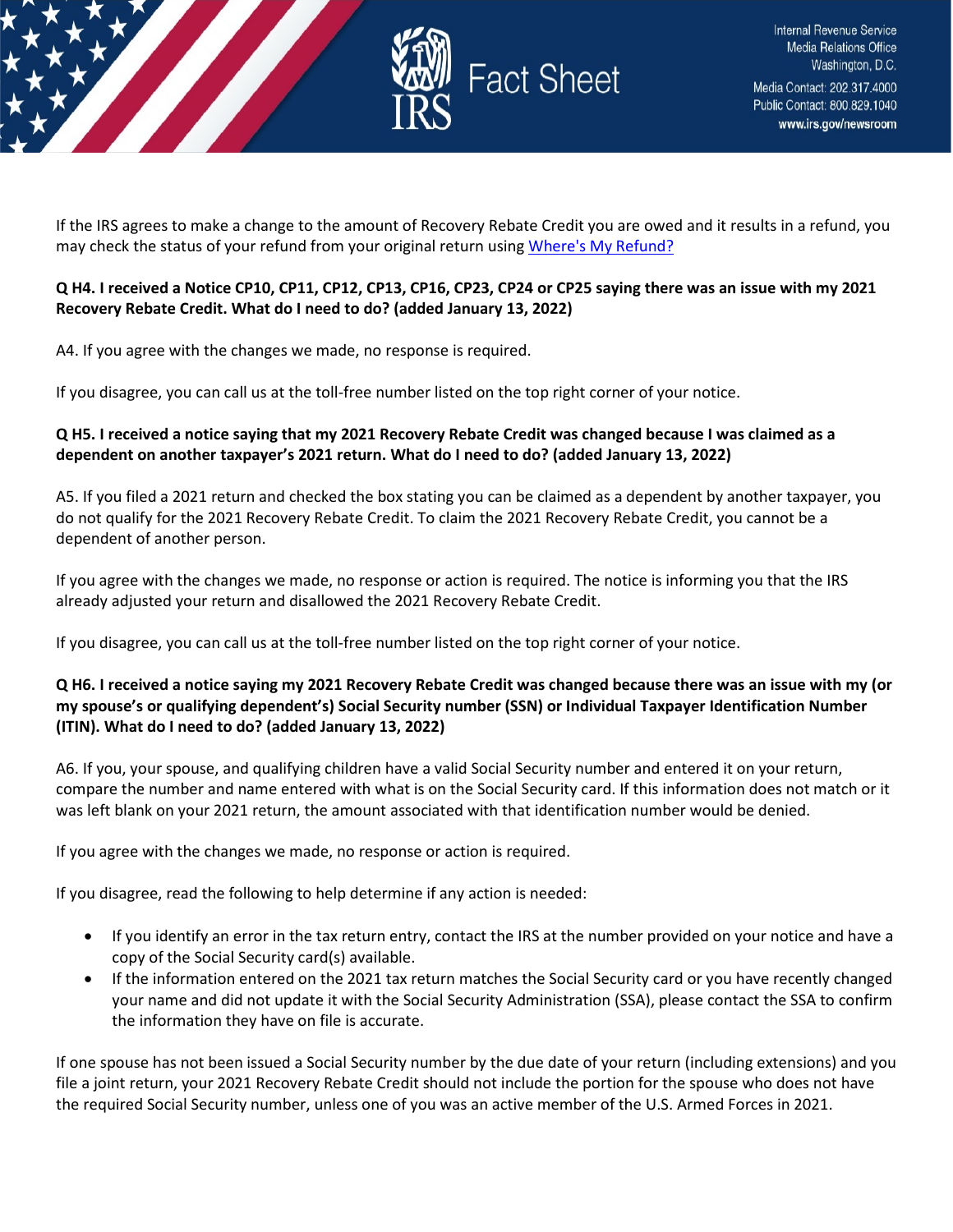

If one of you was an active member of the U.S. Armed Forces in 2021 and you were denied the 2021 Recovery Rebate Credit for the spouse without the required Social Security number, contact the IRS and have a copy of your 2021 military Form W-2, Wage and Tax Statement, available for further verification. A contact phone number for assistance is on the top right corner of your letter or notice.

You are allowed up to \$1,400 for a qualifying dependent claimed on your return, even if neither you nor your spouse (if married) has a Social Security number. If your dependent does not have a valid SSN or an Adoption Taxpayer Identification Number (ATIN) issued by the IRS, you are not allowed any 2021 Recovery Rebate Credit for the dependent. However, if an SSN or ATIN is issued to your dependent, contact the IRS with their SSN or ATIN to have the 2021 additional credit issued. A contact phone number for assistance is on the top right corner of your letter or notice.

## **Q H7. I received a notice saying my 2021 Recovery Rebate Credit was changed because I forgot to include a Social Security number for a dependent. What do I need to do? (added January 13, 2022)**

A7. If your dependent has a valid Social Security number or an Adoption Taxpayer Identification Number issued by the IRS and you forgot to enter it on your return, call us at the phone number on the top right corner of your letter or notice. Have a copy of the Social Security cards or ATIN available.

If you agree with the changes we made, no response or action is required.

#### **Q H8. I received a notice saying my 2021 Recovery Rebate Credit was changed because there was an issue with my qualifying dependent's last name. What do I need to do? (added January 13, 2022)**

A8. Compare the information you entered on your 2021 return for your dependent against the Social Security card. If the name and number entered on the return does not match what is on the card, the credit will be denied for that dependent. If you agree with the changes we made, no response or action is required.

If you identify an error in the tax return entry and therefore disagree with the changes, contact the IRS at the number provided on your notice and have a copy of the Social Security card(s) available.

If the information entered on the tax return matches the Social Security card or you have recently changed your dependent's last name and did not update it with the Social Security Administration (SSA), please contact the SSA prior to contacting the IRS to confirm that the information they have on file is accurate.

## **Q H9. I received a notice saying my 2021 Recovery Rebate Credit was changed because my qualifying dependent did not meet the requirements. What do I need to do? (added January 13, 2022)**

A9. If your dependent does not meet the qualifying dependent requirements for a 2021 Recovery Rebate Credit, you do not need to take any action or call the IRS. The IRS has already adjusted your credit and notice is to inform you of the change.

If you disagree, you can call us at the toll-free number listed on the top right corner of your notice.

For additional eligibility information, see Eligibility Requirements: Who's considered a qualifying dependent for the [2021 Recovery Rebate Credit?](https://www.irs.gov/newsroom/2021-recovery-rebate-credit-topic-c-eligibility-for-claiming-a-recovery-rebate-credit-on-a-2021-tax-return#q7) 

**Q H10. I received a notice saying my 2021 Recovery Rebate Credit was changed because my adjusted gross income was too high. What do I need to do? (added January 13, 2022)**